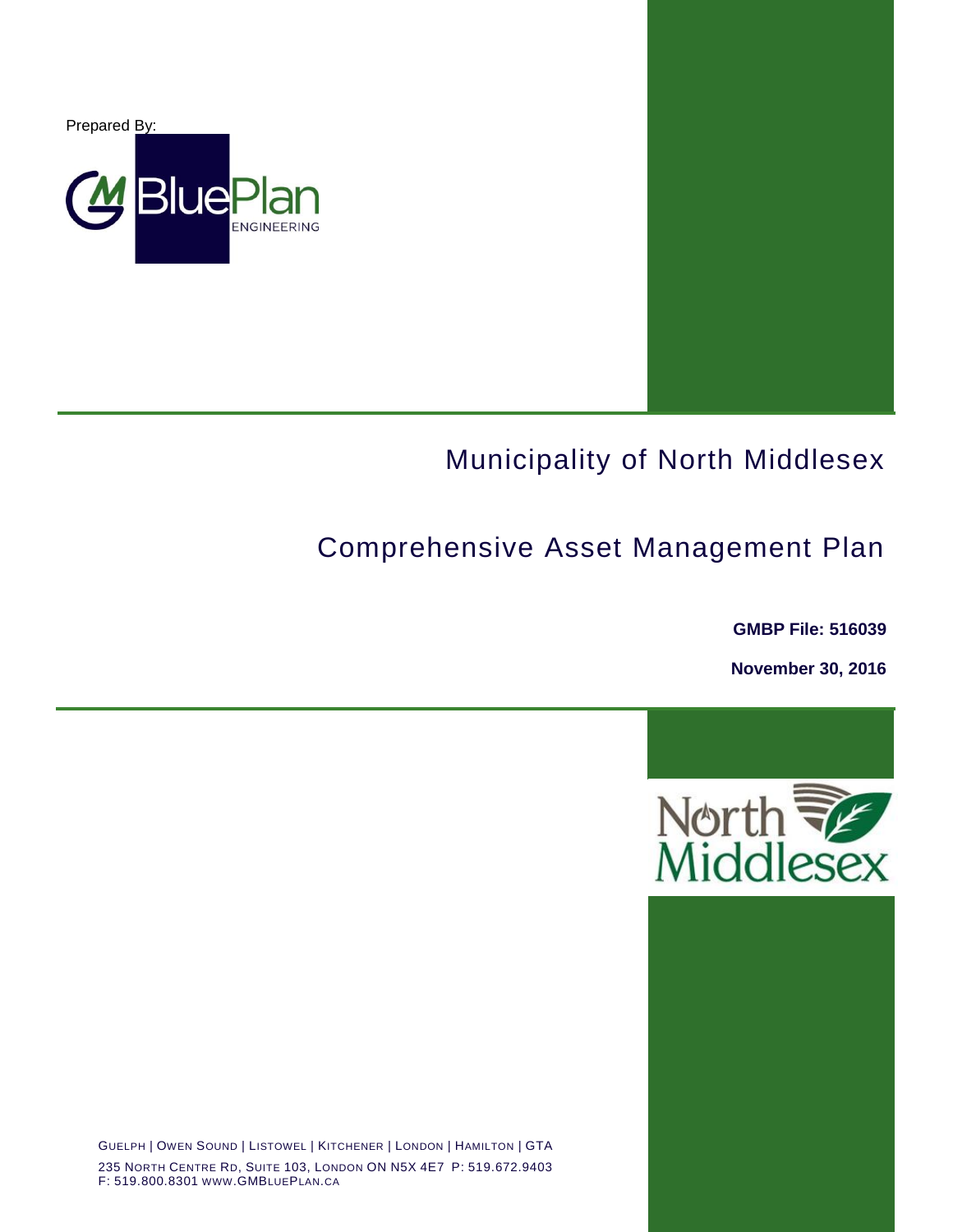

## **TABLE OF CONTENTS**

| 1.1 |                                                                                   |  |
|-----|-----------------------------------------------------------------------------------|--|
| 1.2 |                                                                                   |  |
| 1.3 |                                                                                   |  |
| 1.4 |                                                                                   |  |
| 1.5 |                                                                                   |  |
|     |                                                                                   |  |
| 2.1 |                                                                                   |  |
| 2.2 |                                                                                   |  |
| 2.3 |                                                                                   |  |
| 2.4 |                                                                                   |  |
| 2.5 |                                                                                   |  |
| 2.6 |                                                                                   |  |
| 2.7 |                                                                                   |  |
|     |                                                                                   |  |
| 3.1 |                                                                                   |  |
| 3.2 |                                                                                   |  |
| 3.3 |                                                                                   |  |
|     |                                                                                   |  |
| 4.1 |                                                                                   |  |
| 4.2 |                                                                                   |  |
| 4.3 | The Relationship between Levels of Service and Infrastructure Investment Needs 14 |  |
| 4.4 |                                                                                   |  |
|     |                                                                                   |  |
| 5.1 |                                                                                   |  |
| 5.2 |                                                                                   |  |
| 5.3 |                                                                                   |  |
| 6.  |                                                                                   |  |
| 6.1 |                                                                                   |  |
| 6.2 |                                                                                   |  |
| 6.3 |                                                                                   |  |
| 6.4 |                                                                                   |  |
| 6.5 |                                                                                   |  |
|     |                                                                                   |  |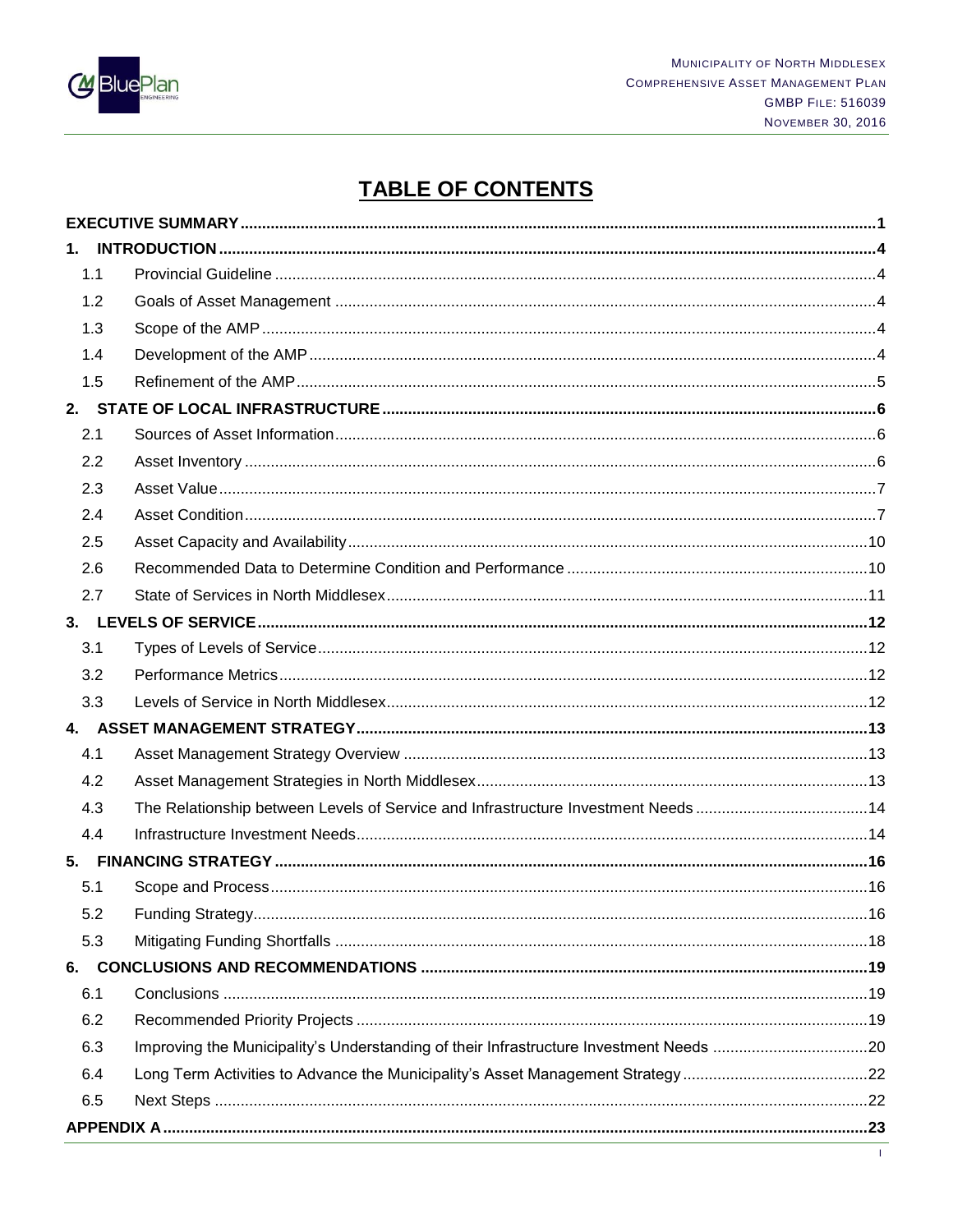

#### **COMPREHENSIVE ASSET MANAGEMENT PLAN**

#### **MUNICIPALITY OF NORTH MIDDLESEX**

**NOVEMBER 30, 2016**

**GMBP FILE: 516039**

#### <span id="page-2-0"></span>**EXECUTIVE SUMMARY**

In 2012 Ontario's Ministry of Infrastructure released a guide titled *Building Together: Guide for Municipal Asset Management Plans*. This guide forms part of a comprehensive strategy called the Municipal Infrastructure Investment Initiative (MIII) which aims to develop a strong and cooperative relationship between municipalities and the Province of Ontario to address the significant challenges that currently face our deteriorating infrastructure.

The Province is seeking to achieve standardization and consistency in the management of municipal infrastructure. To achieve this, they are requiring that any Municipality seeking provincial capital funding for infrastructure projects be required to prepare an Asset Management Plan (AMP) to demonstrate the particular need of a project to the social, economic or environmental priorities of the community.

This report represents the Municipality of North Middlesex's first comprehensive AMP that reviews all of the assets that are owned or operated by the Municipality. It builds upon the limited AMP that was completed by Dillon Consulting Limited in 2014 that included only the Municipality's water, wastewater, storm water, and transportation infrastructure. The analysis in this report has been completed based on readily available information in the Municipality. The report also establishes a framework that supports an informed decision making process that is used to improve the management of the Municipality's infrastructure. North Middlesex has committed to continually improving this AMP over the coming years as additional information is collected and as knowledge of asset management in the Municipality increases.

This AMP is structured in the following sections:

- Section 1 introduces asset management and establishes goals for infrastructure management in the Municipality.
- Section 2 summarizes the state of the infrastructure in the Municipality and introduces the concepts of managing services through managing infrastructure.
- Section 3 documents the Municipality's plan for understanding the current performance of the entire suite of levels of service that will be used to drive future infrastructure investment.
- Section 4 documents the current asset management strategies practiced in North Middlesex and establishes the 25 year infrastructure investment needs to sustain the Municipality's existing infrastructure.
- Section 5 reviews the Municipality's finances and provides a strategy to achieve a sustainable level of investment to renew the existing infrastructure in perpetuity.
- Section 6 recommends a series of activities that the Municipality should implement to improve their understanding of the infrastructure needs and to reduce the cost of renewing the infrastructure systems, in addition to highlighting priority projects that should be undertaken by the Municipality.

This first iteration of the comprehensive AMP estimates the total value of the Municipality's infrastructure at approximately \$267 million. The analysis identifies an *annual infrastructure capital expenditure need* of approximately \$8.7 million at the level of service stated in this report including existing backlog of required expenditure needs. This expenditure need has been established based on a strategic review of the Municipality's asset inventory. It should be emphasized that value represents the capital expenditures that are required to sustain the Municipality's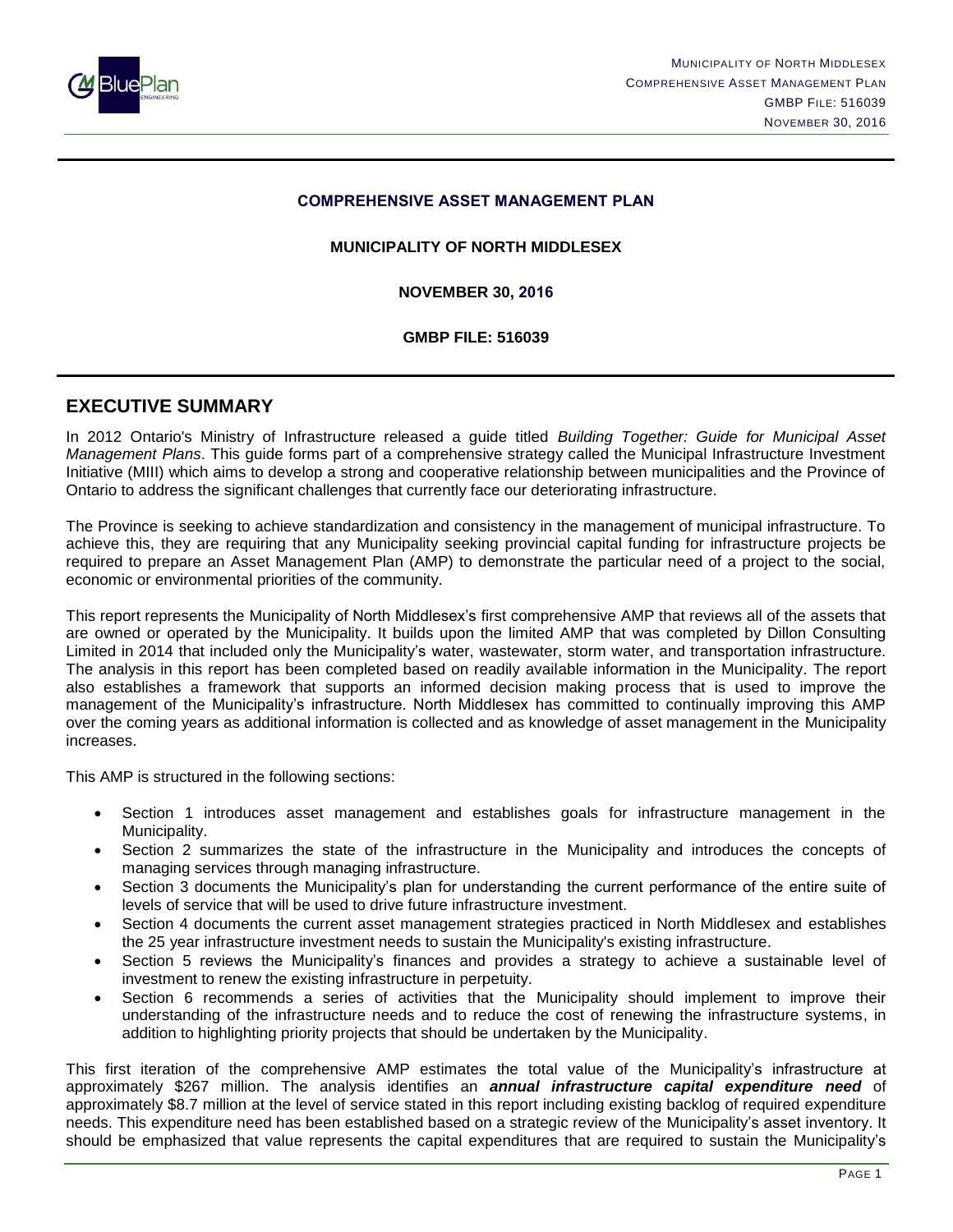

existing infrastructure and does not include the resources that are required to operate or expand the infrastructure systems.

The analysis of the Municipality's capital and operating budgets indicated that North Middlesex is planning to spend an average of approximately \$2.2 million per year over the next five years to renew their existing infrastructure based on the existing five year capital plan. This suggests that there is an annual expenditure shortfall of approximately \$6.5 million.

The Municipality is striving to reach a position where the infrastructure needs equal the available revenues. Over the coming years, the Municipality will continually review the infrastructure needs as better information becomes available and as technological improvements reduce the cost of renewing infrastructure. The Municipality will also consider approaches to increase the revenue that is available to fund the renewal of existing infrastructure, including pursuing Provincial or Federal infrastructure grants. This strategy positions the Municipality on a path to ultimately reach a point where the infrastructure needs equal the available revenue.

It is important that the Municipality invests the appropriate resources to understand the infrastructure needs that are required to achieve the target levels of service. The understanding of these needs will be developed by completing engineering investigations or studies into each individual infrastructure group. The projects that the Municipality should implement to obtain a better understanding of infrastructure condition and performance are summarized as follows:

- Building Needs Study (\$100,000 every 5 years)
- Water Distribution System Needs Study (\$50,000 every 5 years)
- Sanitary Sewer Collection System Needs Study (\$100,000 \$200,000 every 5 years)
- Parks and Lands Asset Inventory and Needs Study (\$25,000 every 5 years)
- Road Needs Study (\$100,000 every 5 years)
- Bridge Needs Study (\$20,000 every 2 years)

The cost of these activities is an average of \$85,000 – \$105,000 per year. It is essential that the resources that are required to complete these investigations are incorporated into the Municipality's annual budgets.

Additionally, the following priority projects are recommended for implementation by the Municipality based on the analysis contained within this AMP.

Rehabilitation or replacement of bridges/culverts in poor condition

Bridges and culverts represent a critical asset category in North Middlesex and therefore it is important to ensure that they are in a state of repair that does not impact their safe use. The Municipality conducts biannual inspections of all bridges and culverts in accordance with Provincial regulations. The biannual inspections provide recommendations for the rehabilitation or replacement needs on each structure in North Middlesex to ensure that they are safe to use. The implementation of the recommendations from these biannual inspections should be considered a high priority. Additionally, to reduce bridge maintenance and rehabilitation/replacement costs, the Municipality can consider decommissioning bridges with low traffic volumes.

• Rehabilitation or replacement of Pump Houses

Pump Houses, both for water and sewer collection conveyance, are important pieces of infrastructure in North Middlesex. High levels of deterioration leading to failure in these assets would detrimentally affect to the functionality of the Municipality's water and sewer system, greatly affecting the services provided to residents and businesses in the community. There are facilities within North Middlesex which have reached the end of their estimated service life, and as such should be addressed by means of an inspection and any required rehabilitation/replacement work necessary to ensure the safe and efficient use of the facility.

#### **Specific assets in the Municipality that are in this priority category are as follows:**

- Victoria Street Pump House on Travelled Road in Parkhill, Ontario
- U/G Pump House at Elginfield Road and Centre Road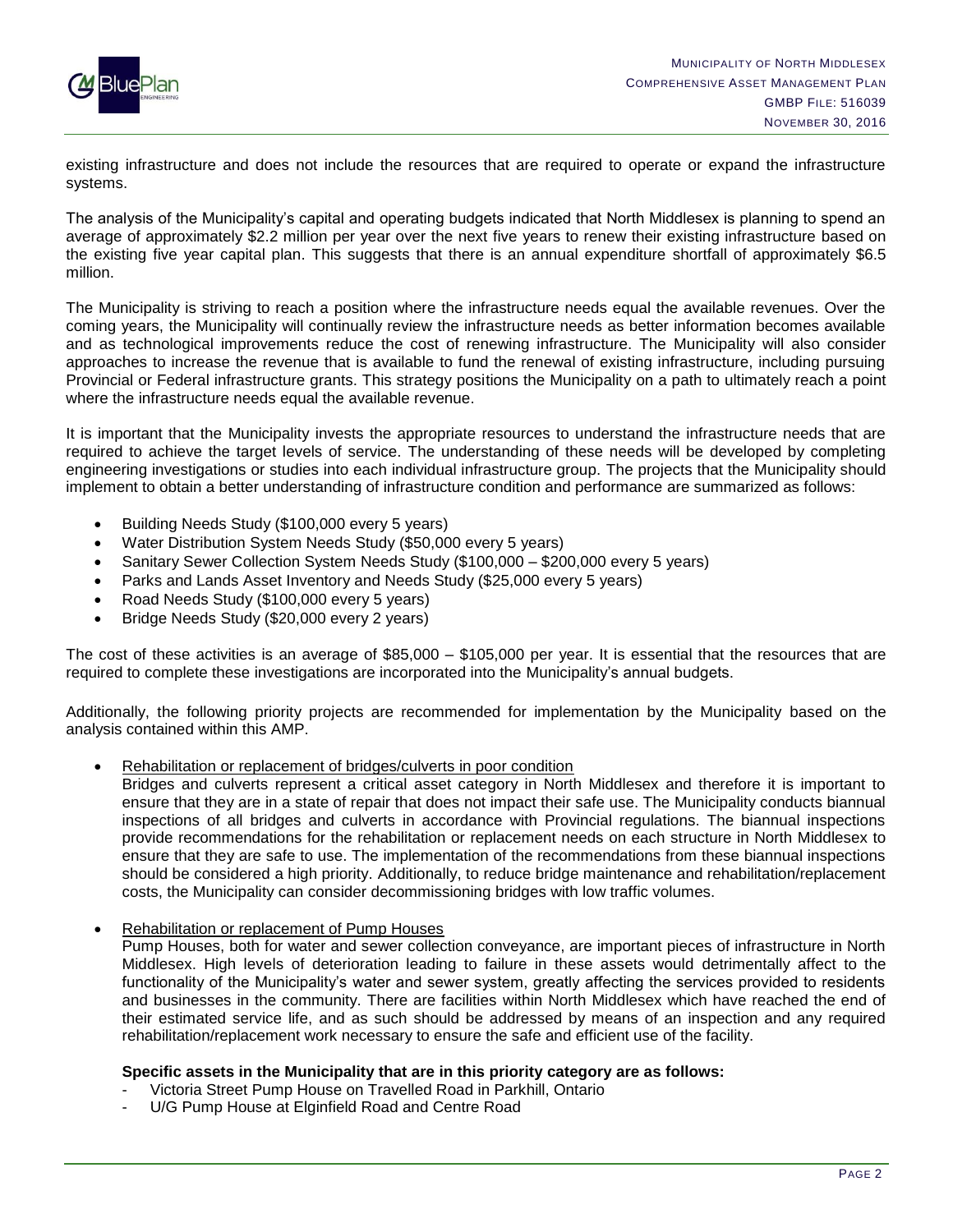

#### **Replacement of fleet assets related to fire services**

The replacement of deteriorating assets belonging to the Fire Services Department in North Middlesex is listed as priority projects due to the use of the assets. Failure of these assets can cause fire response units to be delayed in responding to emergency calls and can affect the efficiency of the Fire Services Department. These assets must be addressed to ensure community's safety with regards to fire protection services.

#### **Specific assets in the Municipality that are in this priority category are as follows:**

- 1992 GMC Tank Truck belonging to the Ailsa Craig Fire Station
- 1996 GMC Rescue Unit belonging to the Ailsa Craig Fire Station
- Fire Rescue Truck belonging to the Parkhill Fire Station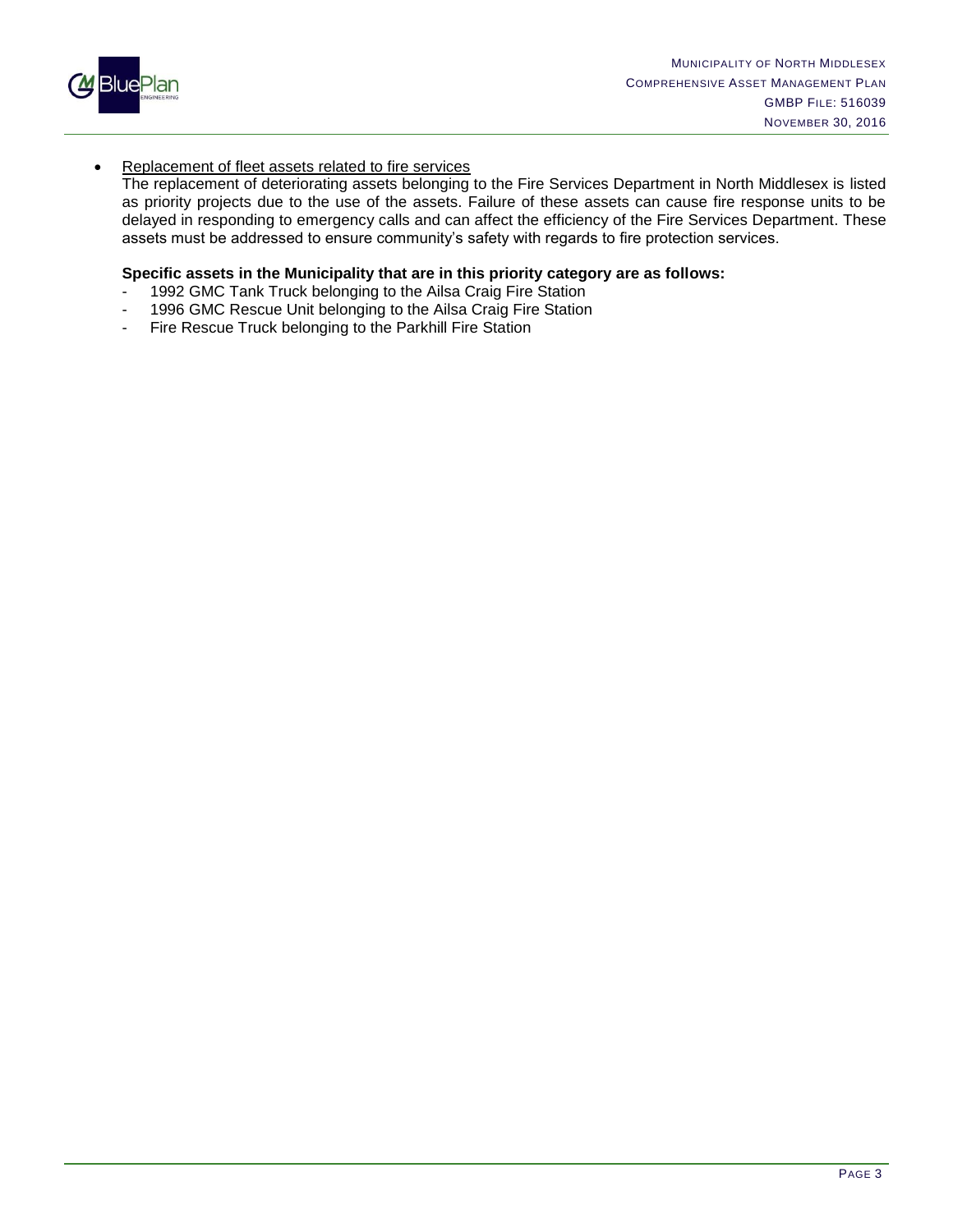

## <span id="page-5-0"></span>**1. INTRODUCTION**

This report represents the first comprehensive Asset Management Plan (AMP) for the Municipality of North Middlesex that includes all of the assets owned by the Municipality. It establishes a framework that supports an informed decision making process that is used to improve the management of the Municipality's infrastructure. This report builds upon the Municipality's first limited AMP that was prepared by Dillon Consulting Limited in 2014 for only the water, wastewater, storm water and transportation assets.

## <span id="page-5-1"></span>**1.1 Provincial Guideline**

In 2012 Ontario's Ministry of Infrastructure released a guide titled *Building Together: Guide for Municipal Asset Management Plans*. This guide forms part of a comprehensive strategy called the Municipal Infrastructure Investment Initiative (MIII) which aims to develop a strong and cooperative relationship between municipalities and the Province of Ontario to address the significant challenges that currently face our deteriorating infrastructure. Part of the Initiative from the Province includes making specific capital funds available to municipalities. To gain access to these specific funds a municipality must have completed an AMP to demonstrate the particular need of a project to the social, economic or environmental priorities of the community. Furthermore the AMP must demonstrate the coupling of capital investment to a customer expectation in terms of service provided by the infrastructure to which the capital investment is being made. This report and the accompanying analysis of the Municipality's asset inventories will support the funding applications for this, and future Provincial and Federal funding initiatives.

## <span id="page-5-2"></span>**1.2 Goals of Asset Management**

Asset management strives to continually improve the management of infrastructure. The following is a list of goals that asset management strategies and processes aim to achieve:

- Explicitly defining customer expectations with respect to the quantity, quality and availability of service provided by infrastructure assets.
- A repeatable, systematic, informed and transparent decision making process that provides elected officials with the knowledge that they need to make decisions regarding capital expenditures, operating costs and revenue requirements (i.e. rate and tax levels).
- Optimized life cycle cost (i.e. total operating, maintenance and capital resources) of providing services to residents.
- Reduced risk exposure to the Municipality and its customers by ensuring that assets are managed in a manner that matches the risk that their failure represents to the delivery of services.
- A mechanism to ensure that the services that are delivered through infrastructure can be provided at a sustainable level at a cost that is affordable to residents.

## <span id="page-5-3"></span>**1.3 Scope of the AMP**

This AMP covers a period of 25 years and reports on the majority of the assets owned by the Municipality, including:

- Bridges and large culverts
- Roads and traffic appurtenances
- Water mains and water distribution system appurtenances
- Storm water sewer infrastructure
- Sanitary sewer infrastructure
- Buildings and facilities
- Machinery and equipment
- Lands and land improvements
- Vehicles

## <span id="page-5-4"></span>**1.4 Development of the AMP**

This AMP was developed with a project team from the Municipality and GM BluePlan. The following documents were reviewed and incorporated throughout the development of this AMP: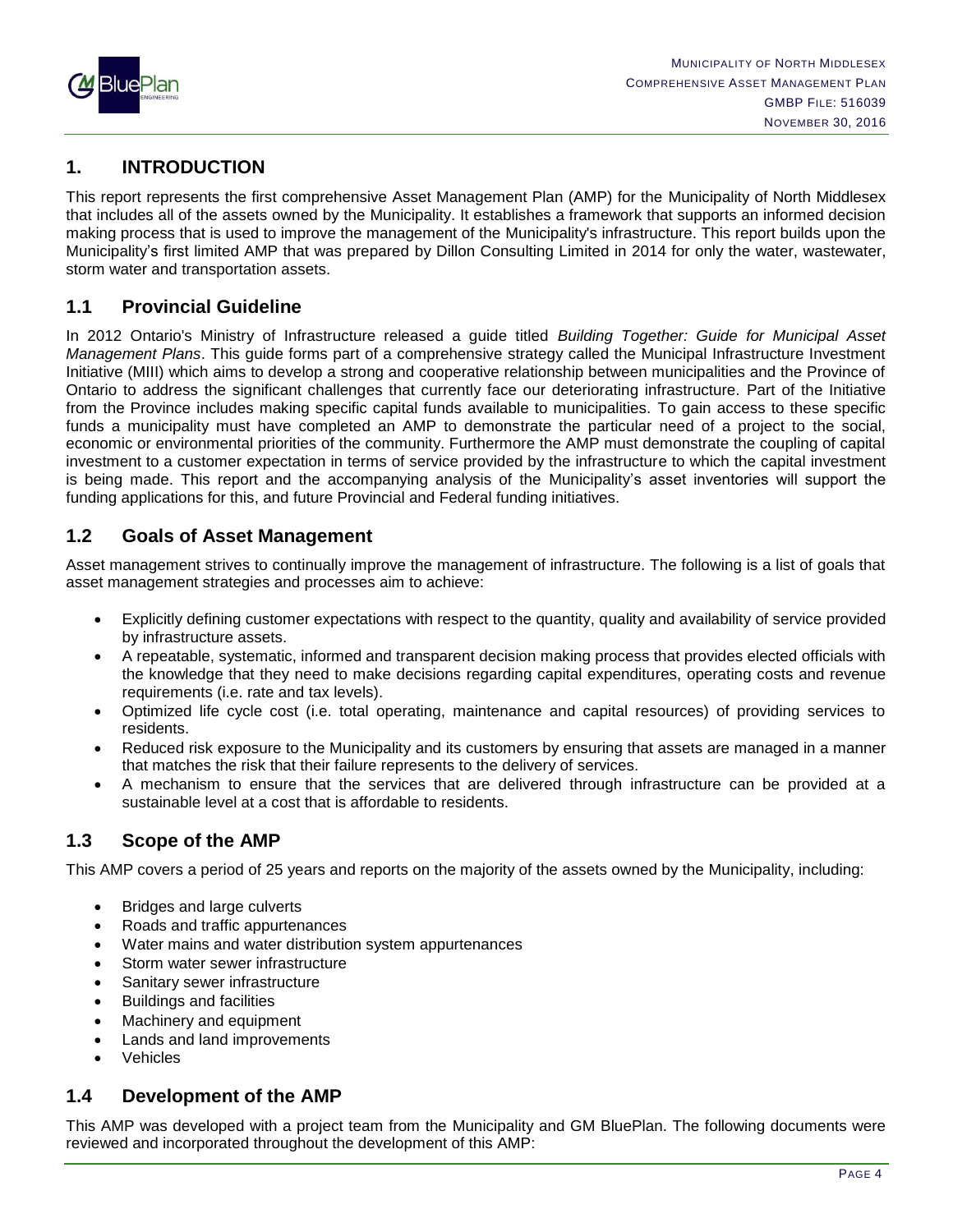

- Fixed Asset List produced by the Keystone software
- Municipality of North Middlesex Limited Asset Management Plan prepared by Dillon Consulting Limited and all associated documents (2014)
- Tangible Capital Asset (TCA) Policy documentation
- Public Sector Accounting Board (PSAB) documentation
- Municipality GIS information
- Municipality Budgets and other financial documents
- Other relevant Municipality correspondence

## <span id="page-6-0"></span>**1.5 Refinement of the AMP**

The Municipality is realistic in recognizing that this AMP is another step along a pathway that will be able to achieve the goals outlined above. Section 6 describes a series of activities that will improve subsequent iterations of the AMP. This AMP reflects the latest data, desired levels of service, lifecycle management strategies and infrastructure priorities in North Middlesex.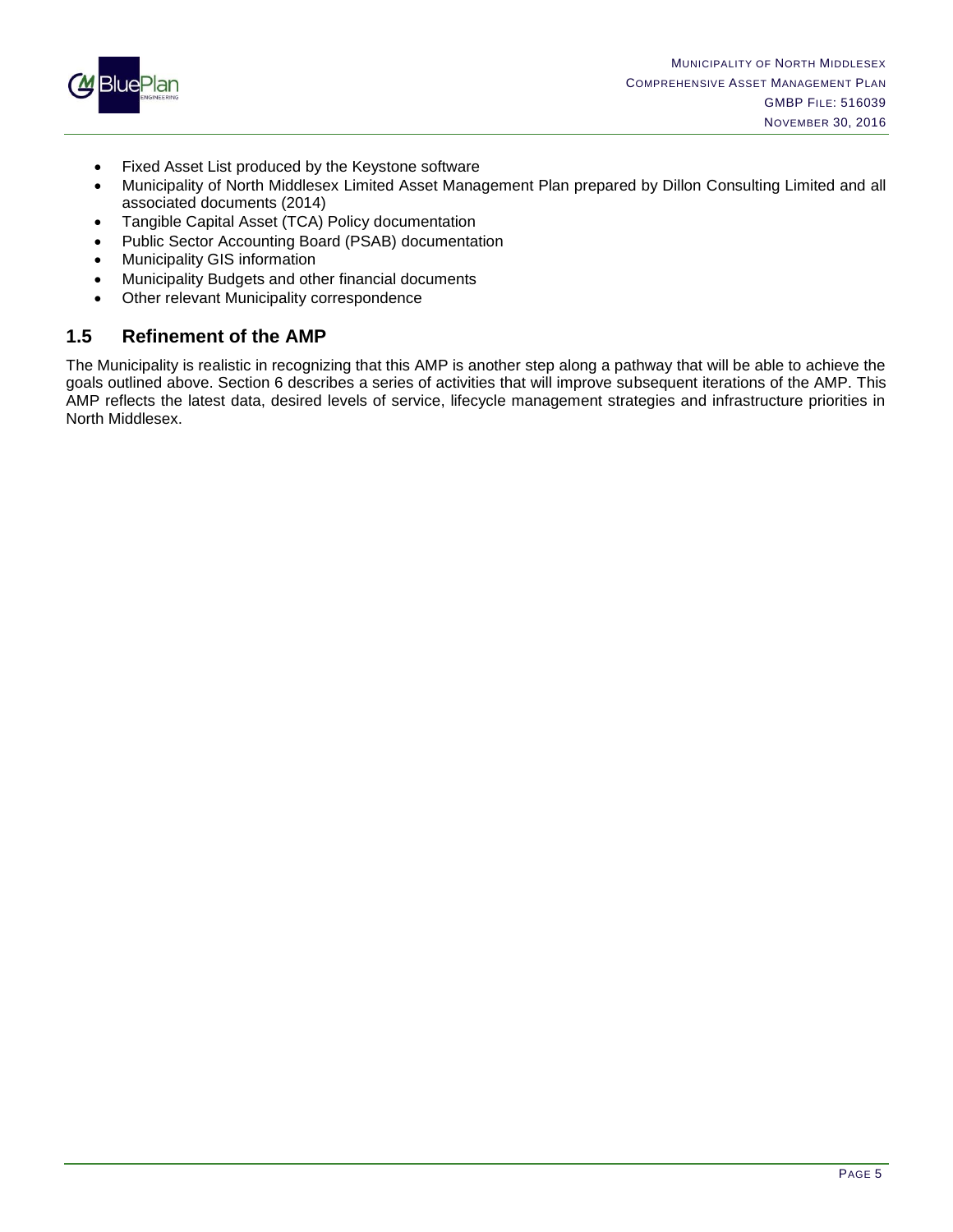

## <span id="page-7-0"></span>**2. STATE OF LOCAL INFRASTRUCTURE**

This section summarizes the state of the Municipality's infrastructure, including:

- Inventory of all assets what you own;
- Value of assets what it is worth;
- Condition of assets how long will it last;
- Capacity when will it need replaced based on the demands put upon it; and
- The state of the services that are being provided by the Municipality what level of service is currently being provided.

## <span id="page-7-1"></span>**2.1 Sources of Asset Information**

The Municipality of North Middlesex maintains several asset inventories at varying levels of detail, summarized as follows:

**Fixed Asset List**

The asset register was developed using the Keystone software to achieve the requirements of the Public Sector Accounting Board (PSAB) 3150 regarding full accrual accounting of assets in municipalities. While this Asset Register is comprehensive, there is not sufficient information on the assets to make informed investment decisions other than replacing an asset when it reaches the end of its amortization period (i.e. using construction dates and theoretical useful lives).

#### **GIS / Database Inventories**

The Municipality maintains Geographic Information System (GIS) inventories of a number of asset types. The inventories are an excellent source of information to support asset management decision making processes, providing the current inventories can be amended to relate to the information provided by the Keystone software.

#### **Stand-Alone Spreadsheets**

The Municipality also maintains several stand-alone spreadsheets that are used to collect and store information on some assets. Some of these spreadsheets are useful for asset management decision making processes.

The Municipality must strive to have all of their asset inventories in one location, referred to as asset centric data management, to allow asset management related information to be analyzed in a more timely and effective manner.

## <span id="page-7-2"></span>**2.2 Asset Inventory**

Table 1 summarizes the asset inventory that is included in the scope of this Comprehensive Asset Management Plan.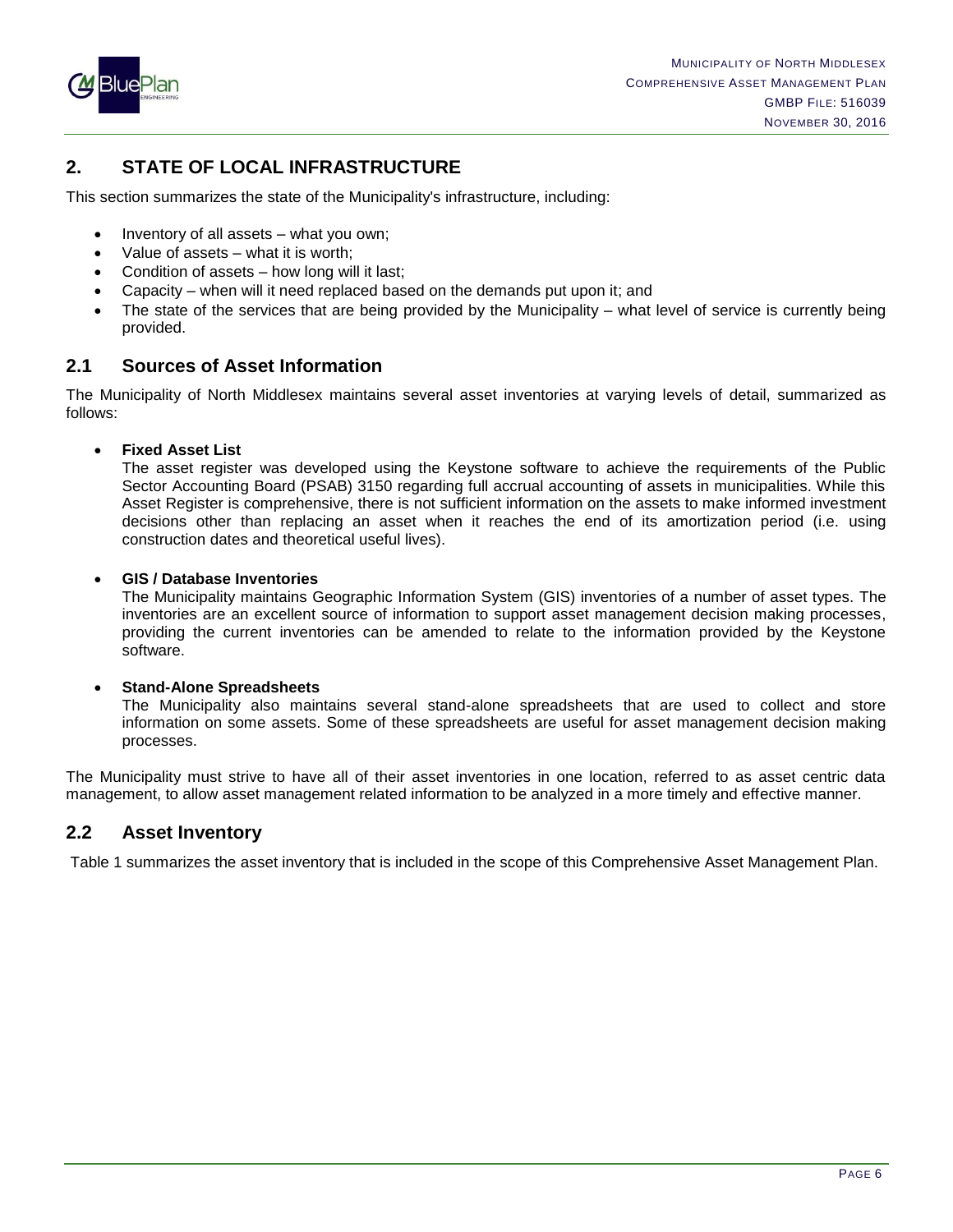

#### **Table 1 – Asset Inventory**

| <b>Asset Category</b>                                    | Includes items such as                                                | <b>Inventory</b>                    |
|----------------------------------------------------------|-----------------------------------------------------------------------|-------------------------------------|
| <b>Transportation - Bridges</b><br>All bridge structures |                                                                       | 35 bridges                          |
| <b>Transportation - Culverts</b>                         | All culvert structures                                                | 40 culverts                         |
| Transportation - Roads (Paved)                           | Paved roads                                                           | 98 km                               |
| Transportation - Roads (Unpaved)                         | Gravel roads                                                          | 369 km                              |
| <b>Water Distribution</b>                                | Watermains                                                            | 467 km                              |
| <b>Storm Sewer</b>                                       | Storm sewer mains                                                     | 23 km                               |
| <b>Sanitary Sewer</b>                                    | Sanitary sewer mains                                                  | 22 km                               |
| <b>Buildings and Facilities</b>                          | All buildings and facilities                                          | 59 building and facility assets     |
| Lands and Land Improvements                              | All lands in use                                                      | 65 land and land improvement assets |
| Machinery and Equipment                                  | Street lights, light/heavy equipment,<br>fire equipment, fences, etc. | 68 machinery and equipment assets   |
| <b>Vehicles</b>                                          | All vehicles and fleet assets                                         | 23 vehicle assets                   |
| Other                                                    | Firewalls, TVs, cameras                                               | 2 assets                            |

## <span id="page-8-0"></span>**2.3 Asset Value**

Table 2 summarizes the replacement value of the assets that are included in the scope of this AMP. It is apparent from Table 2 that the total value of the assets owned by the Municipality is approximately \$267 million. The replacement value of all assets was determined by using the acquisition/construction cost provided by the Municipality and adjusting for 3% annual inflation as required. Additionally, where acquisition/construction costs were not available replacement values were determined based on local knowledge and professional judgement.

| <b>Asset Category</b>            | <b>Replacement Value</b> |
|----------------------------------|--------------------------|
| <b>Transportation - Bridges</b>  | \$137.17                 |
| <b>Transportation - Culverts</b> | \$9.85                   |
| Transportation - Roads (Paved)   | \$24.61                  |
| Transportation - Roads (Unpaved) | \$6.56                   |
| <b>Water Distribution</b>        | \$23.54                  |
| <b>Storm Sewer</b>               | \$9.63                   |
| <b>Sanitary Sewer</b>            | \$15.42                  |
| <b>Buildings and Facilities</b>  | \$28.94                  |
| Lands and Land Improvements      | \$3.42                   |
| Machinery and Equipment          | \$4.99                   |
| Vehicles                         | \$2.88                   |
| Other                            | \$0.03                   |
| Total                            | \$267.04                 |

#### **Table 2 – Asset Value (millions)**

## <span id="page-8-1"></span>**2.4 Asset Condition**

Understanding the condition of the Municipality's assets is an essential component to an AMP. Ideally the condition information is based on assessment activities that provide first-hand knowledge of the condition of the infrastructure.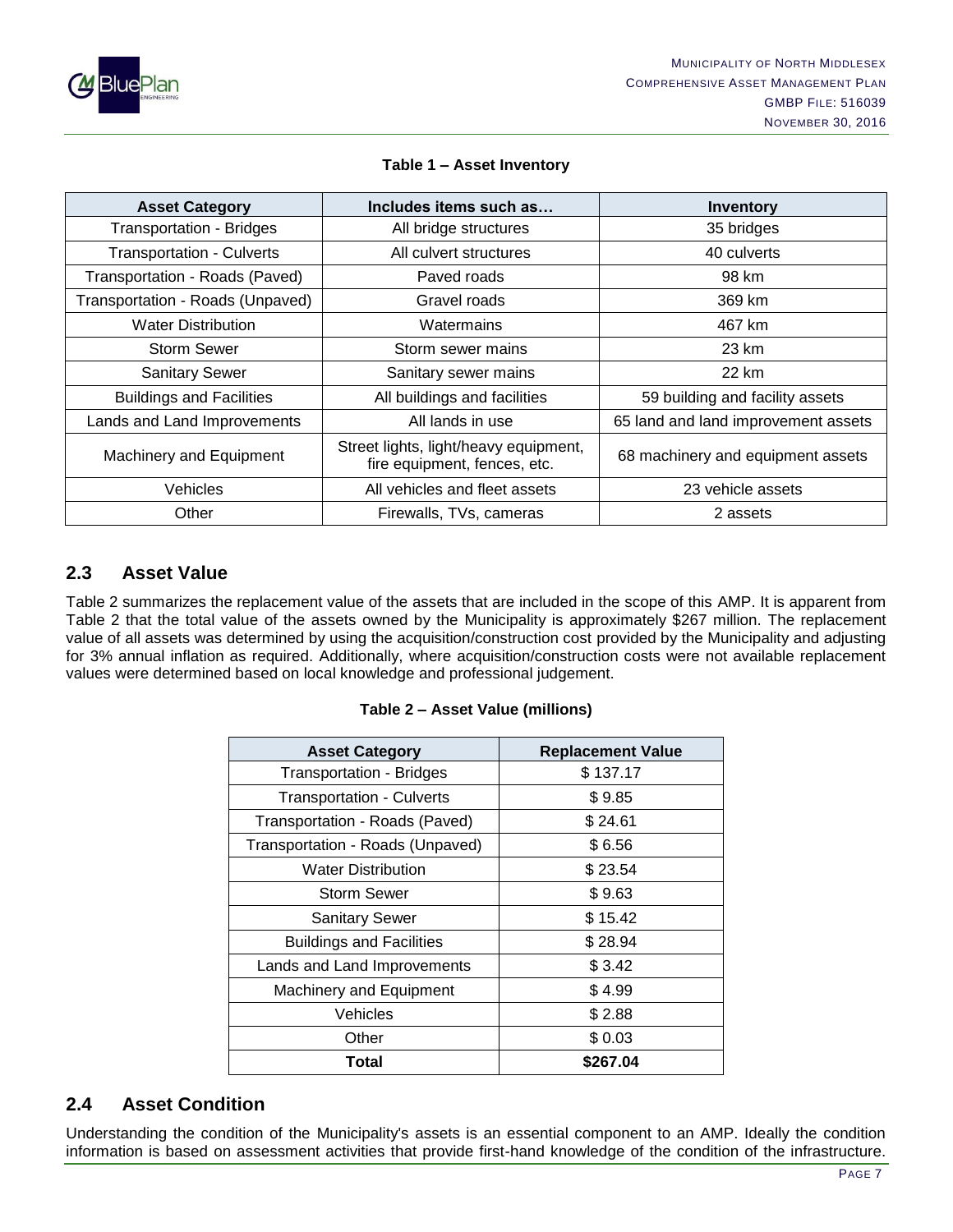

This information must, in all cases, be standardized and comparative to allow for the comparison of infrastructure needs and furthermore the analysis of trade-offs in capital investments. The Municipality's current maturity of asset data with respect to actual condition information is summarized in Table 3.

| <b>Asset Category</b>            | <b>Maturity Assessment</b>                             |  |  |
|----------------------------------|--------------------------------------------------------|--|--|
|                                  | 100% of bridges are subjected to biannual              |  |  |
| <b>Transportation - Bridges</b>  | inspections in accordance with Provincial regulations, |  |  |
|                                  | no BCI information is available for asset              |  |  |
|                                  | management planning purposes                           |  |  |
|                                  | 100% of culverts are subjected to biannual             |  |  |
| <b>Transportation - Culverts</b> | inspections in accordance with Provincial regulations, |  |  |
|                                  | no BCI information is available for asset              |  |  |
|                                  | management planning purposes                           |  |  |
|                                  | A full inventory is available, but no condition        |  |  |
| Transportation - Roads (Paved)   | information is available for asset management          |  |  |
|                                  | planning purposes                                      |  |  |
|                                  | A full inventory is available, but no condition        |  |  |
| Transportation - Roads (Unpaved) | information is available for asset management          |  |  |
|                                  | planning purposes                                      |  |  |
| <b>Water Distribution</b>        | Limited information is available for asset             |  |  |
|                                  | management planning purposes                           |  |  |
|                                  | A full inventory is available, but no condition        |  |  |
| <b>Storm Sewer</b>               | information is available for asset management          |  |  |
|                                  | planning purposes                                      |  |  |
| <b>Sanitary Sewer</b>            | Limited information is available for asset             |  |  |
|                                  | management planning purposes                           |  |  |
| <b>Buildings and Facilities</b>  | Limited information is available for asset             |  |  |
|                                  | management planning purposes                           |  |  |
| Lands and Land Improvements      | No further data required for asset management          |  |  |
|                                  | planning purposes                                      |  |  |
| Machinery and Equipment          | Limited information is available for asset             |  |  |
|                                  | management planning purposes                           |  |  |
| Vehicles                         | Limited information is available for asset             |  |  |
|                                  | management planning purposes                           |  |  |
| Other                            | No further data required for asset management          |  |  |
|                                  | planning purposes                                      |  |  |

#### **Table 3 – Data Maturity Assessment**

A significant portion of the assets in the Municipality's portfolio lacks standardized and comparative condition information. In these cases the condition of the assets had to be estimated based primarily on estimated service life. This is a common practice in municipalities in Ontario and across Canada where no reliable condition information exists. Caution must be used with this method in that it:

- Assumes replacement of the asset at the end of its estimated service life plus one day;
- Assumes a uniform deterioration rate irrespective of the applied load on that asset and the asset's physical make up; and
- Does not factor in substantial rehabilitation of an asset since it was put into service.

The best practice to estimate the condition of an asset, where assessment activities have not been completed, is to evaluate the amount of its useful life that has been consumed. For example, an asset that has a useful life of 10 years would be considered to be in excellent condition if it is 1 year old and poor condition if it is 9 years old. Although this approach does not always provide an accurate condition of the asset, particularly in cases of buried linear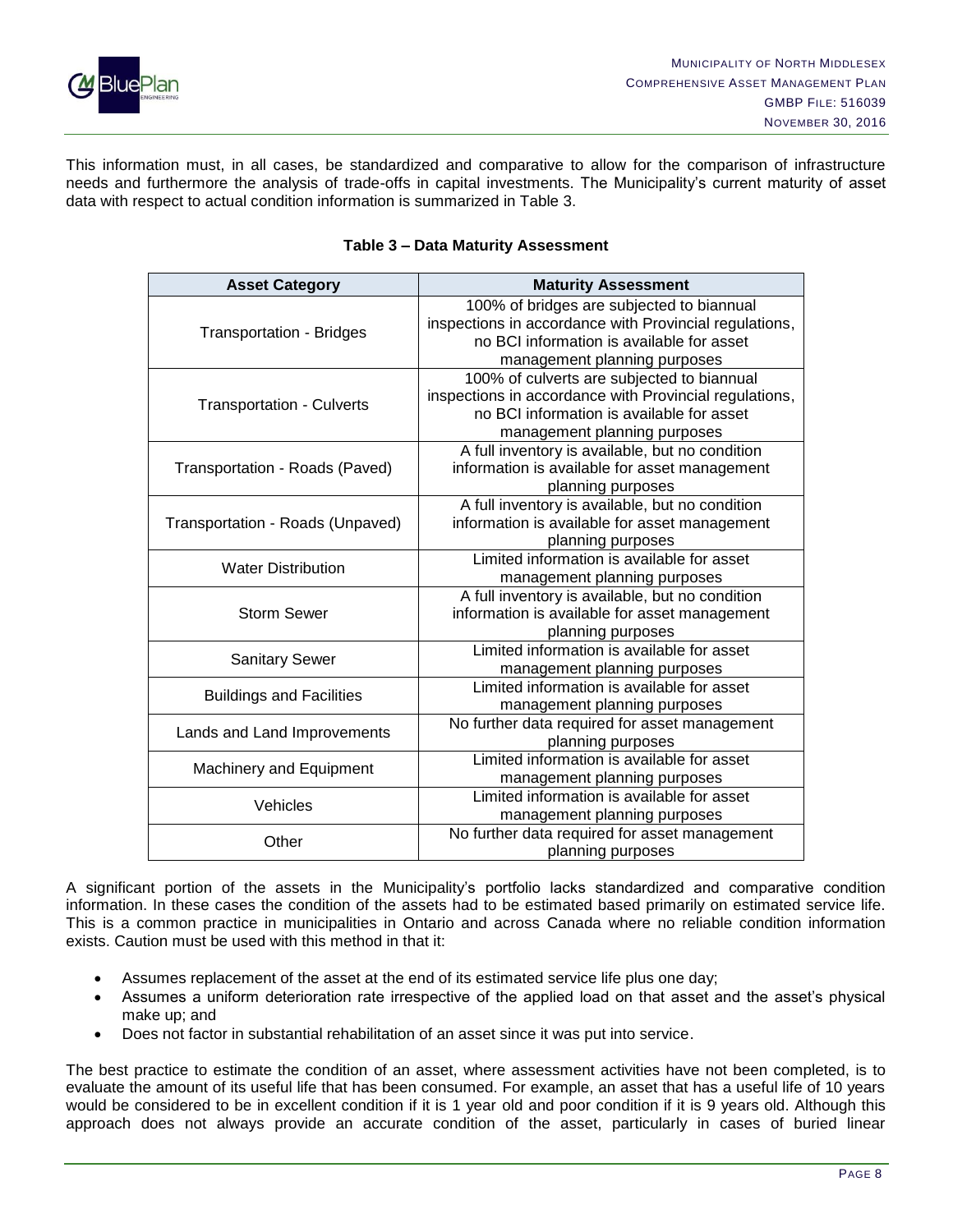

infrastructure (i.e. water mains and sewers), it is a reasonable starting point where actual condition information is not easily accessible.

The Municipality's inventories contain information on the asset age and the useful life that has been estimated based on industry norms, and therefore it is possible to estimate the condition of the assets using this approach.

For the purposes of this report, the condition information for all asset categories was not available and was estimated based on Table 4.

| <b>Condition</b> | <b>Percent of Estimated Service</b><br><b>Life Remaining on Asset</b> |  |  |
|------------------|-----------------------------------------------------------------------|--|--|
| Very Good        | $80 - 100\%$                                                          |  |  |
| Good             | $60 - 79%$                                                            |  |  |
| Fair             | 40 - 59%                                                              |  |  |
| Poor             | $20 - 39%$                                                            |  |  |
| Very Poor        | $<$ 20%                                                               |  |  |

#### **Table 4 – Translating Estimated Service Life to Asset Condition**

Table 5 provides a summary of the range of estimated service lives that are used for each asset group in the Municipality. The specific estimated service life that is used for an individual asset will vary depending on the unique characteristics of the asset. It is recommended that Municipality staff review the estimated service lives that are used for each asset or asset group on a continual basis to ensure that the estimated service lives reflect real-world observations in North Middlesex and industry trends.

| <b>Asset Category</b>            | <b>Estimate Service Life (years)</b> |
|----------------------------------|--------------------------------------|
| <b>Transportation - Bridges</b>  | $50 - 75$                            |
| <b>Transportation - Culverts</b> | $40 - 75$                            |
| Transportation - Roads (Paved)   | 35                                   |
| Transportation - Roads (Unpaved) | <b>Graded Yearly</b>                 |
| <b>Water Distribution</b>        | 75                                   |
| <b>Storm Sewer</b>               | 75                                   |
| <b>Sanitary Sewer</b>            | 75                                   |
| <b>Buildings and Facilities</b>  | $30 - 75$                            |
| Lands and Land Improvements      | Does Not Depreciate                  |
| Machinery and Equipment          | $10 - 30$                            |
| Vehicles                         | $6 - 20$                             |
| Other                            | $5 - 10$                             |

#### **Table 5 – Estimated Service Lives of Assets**

Table 6 summarizes the distribution of asset condition. It is apparent that \$134.4 million worth of assets are considered to be in very poor condition. However, this is based on the assumption that this infrastructure is in very poor condition because it has reached or is near the end if its useful life.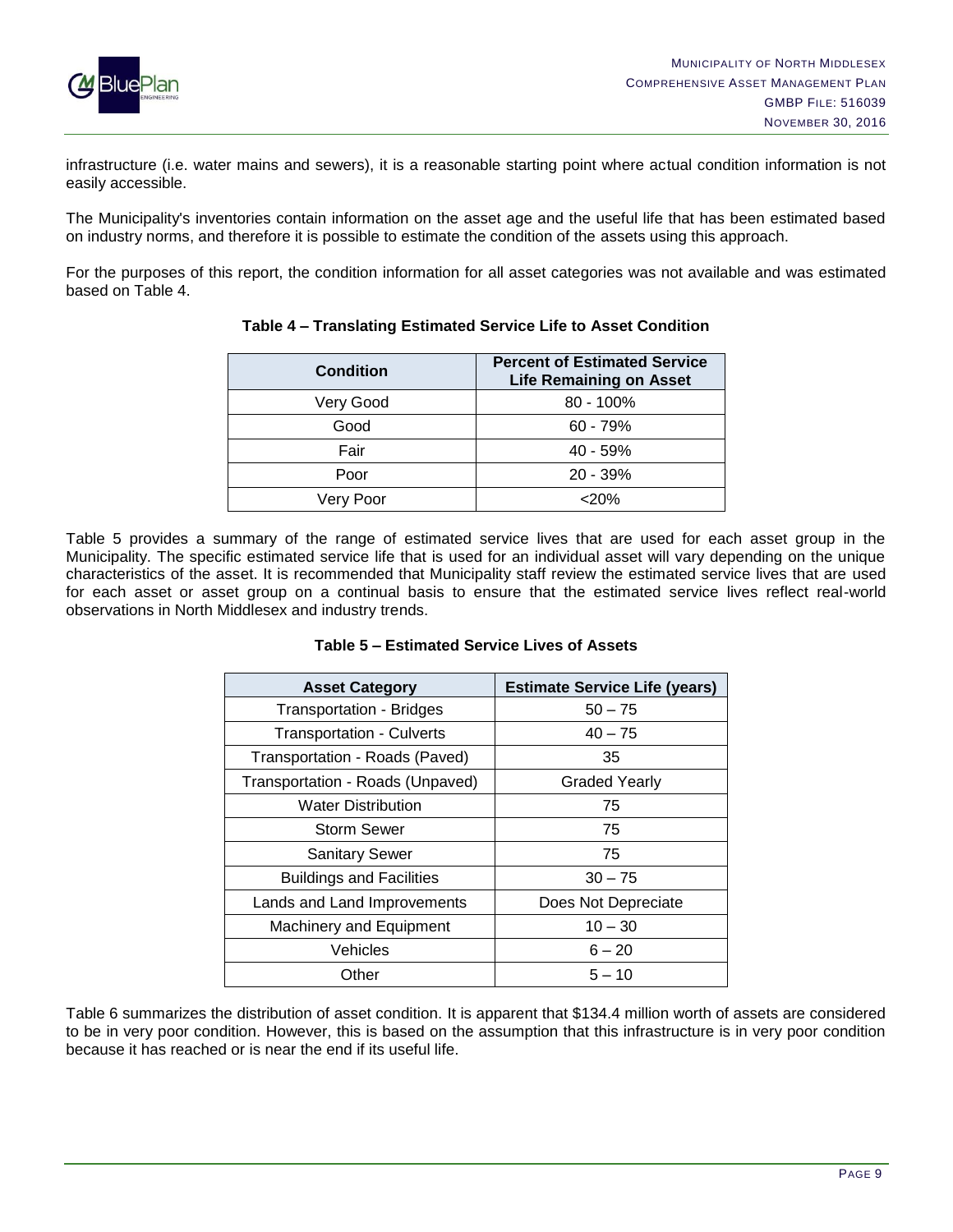

| <b>Condition</b> | <b>Value of Assets in</b><br><b>Condition (millions)</b> | Percentage of<br><b>Assets in Condition</b> |
|------------------|----------------------------------------------------------|---------------------------------------------|
| Very Good        | \$35.2                                                   | 13%                                         |
| Good             | \$31.8                                                   | 12%                                         |
| Fair             | \$41.1                                                   | 15%                                         |
| Poor             | \$14.6                                                   | 6%                                          |
| Very Poor        | \$134.4                                                  | 50%                                         |
| Not Rated        | \$9.9                                                    | 4%                                          |

#### **Table 6 – Estimated Condition of Infrastructure by Replacement Value**

It should be noted that a condition has not been assigned to unpaved roads or lands and land improvements (i.e. "Not Rated" assets). Unpaved roads are graded annually by the Municipality and are assumed to be maintained indefinitely. Lands and land improvements generally do not deteriorate over time and as such have not been assigned a condition value.

It should also be noted that of the \$134.4 million of assets in Very Poor condition, \$119.6 million of these assets are bridges which have extended past the end of their estimated service life and have substantial replacement costs.

## <span id="page-11-0"></span>**2.5 Asset Capacity and Availability**

The determination of asset capacity is an integral component of an AMP. An asset can be well within its estimated service life and exhibit "like new" condition however may not meet the capacity or availability requirements of customers. In essence capacity and availability can be described as:

- Capacity: the ability of an asset to meet the current demands put upon it both now and in the future by customers (i.e. sewer or water system capacity).
- Availability: the number of assets available to meet customer needs (i.e. number and utilization of park or recreational spaces to meet the needs of customers).

In reviewing the information provided by Municipality staff, GM BluePlan observed that capacity data was lacking in significant areas. Recommendations in Section 6 of this report highlight the need for the collection of standardized capacity and availability information.

## <span id="page-11-1"></span>**2.6 Recommended Data to Determine Condition and Performance**

Given the level of maturity of the asset management data in North Middlesex, Table 7 highlights the type of information for each asset category that should be gathered by the Municipality moving forward to improve the method of analysis in subsequent iterations of the AMP.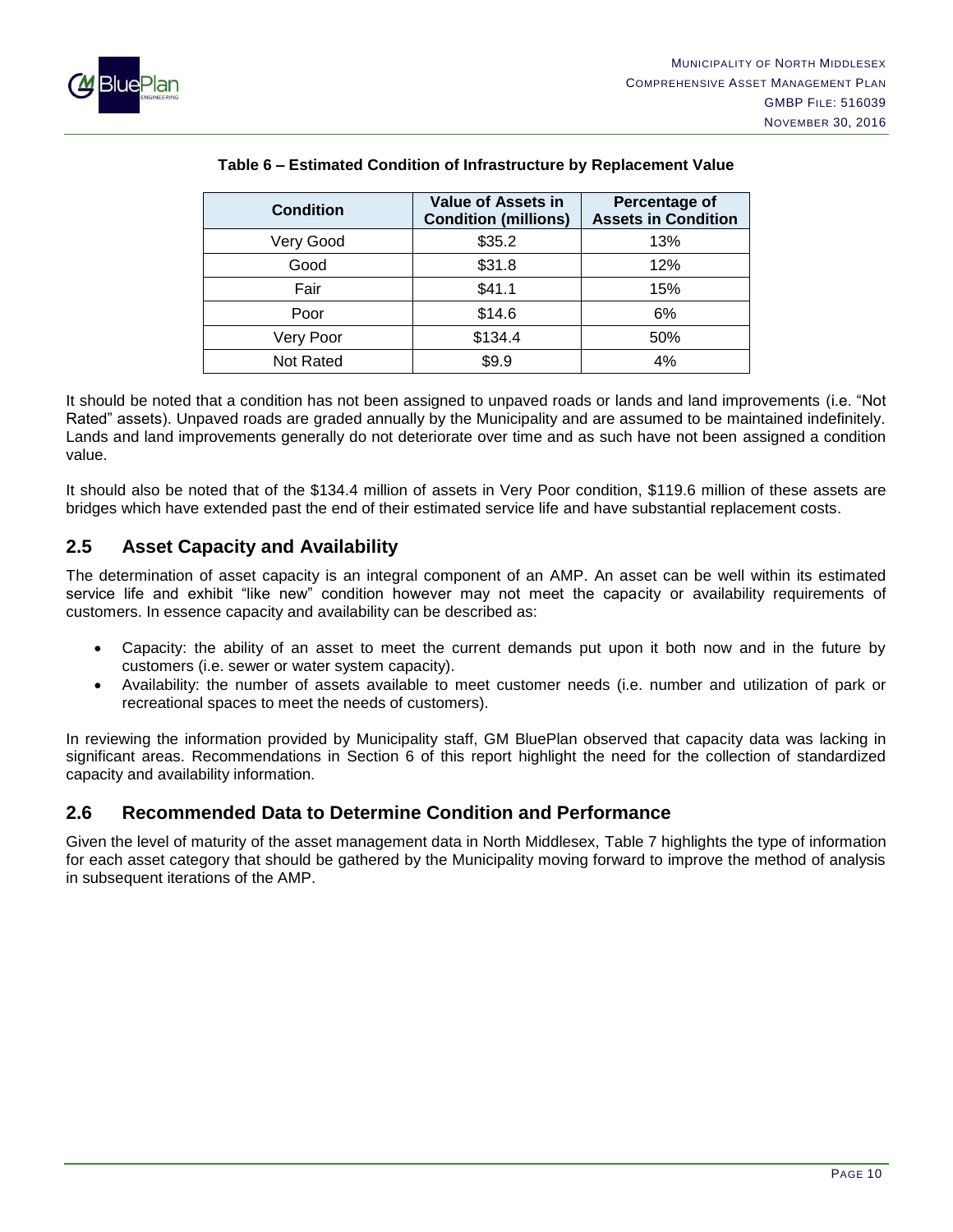

| <b>Asset Category</b>            | <b>Recommended Data</b>                                                                                                        |
|----------------------------------|--------------------------------------------------------------------------------------------------------------------------------|
| <b>Transportation - Bridges</b>  | Calculated Bridge Condition Indexes (BCIs) using the biannual<br>inspection in accordance with Provincial regulations          |
| <b>Transportation - Culverts</b> | Calculated Bridge Condition Indexes (BCIs) using the biannual<br>inspection in accordance with Provincial regulations          |
| Transportation - Roads (Paved)   | Calculated Pavement Condition Indexes (PCIs) as a result of a<br>Road Needs Study                                              |
| Transportation - Roads (Unpaved) | No further data required                                                                                                       |
| <b>Water Distribution</b>        | Water main breaks per section;<br>Water distribution system capacity as a result of a Water<br><b>Distribution Needs Study</b> |
| <b>Storm Sewer</b>               | PACP scores based on CCTV inspections; capacity needs as a<br>result of a Storm Sewer Collection System Needs Study            |
| <b>Sanitary Sewer</b>            | PACP scores based on CCTV inspections; capacity needs as a<br>result of a Sanitary Sewer Collection System Needs Study         |
| <b>Buildings and Facilities</b>  | Condition ratings based on visual inspection as a result of a<br><b>Building Needs Study</b>                                   |
| Lands and Land Improvements      | No further data required                                                                                                       |
| Machinery and Equipment          | Condition ratings based on visual inspection                                                                                   |
| Vehicles                         | Condition ratings based on visual inspection                                                                                   |
| Other                            | No further data required for asset management planning<br>purposes                                                             |

#### **Table 7 – Recommended Asset Data to Determine Condition and Performance**

## <span id="page-12-0"></span>**2.7 State of Services in North Middlesex**

In 2014 the *Canadian Infrastructure Report Card* published an *Asset Management Primer* to contribute to municipal infrastructure management discussion and the understanding of asset performance. The following excerpt is particularly noteworthy:

"At the most basic level, municipalities exist to provide services to their residents. The concept of service levels can be difficult for many asset managers to describe and define because we manage the physical assets, and not the services provided by the assets. This changing mindset will shift the focus of asset management to the level of service delivered by our infrastructure systems.

As a municipality develops an understanding of the physical condition of their assets, they will inevitably begin to understand how this condition impacts the service that the assets provide. This will lead to asset management processes that focus on managing services and how investment decisions may be used to best support the delivery of these services"

Over the next decade, this section of the AMP will transition from being titled "State of Local Infrastructure" to "State of Local Services". The following section provides a discussion on levels of service in North Middlesex.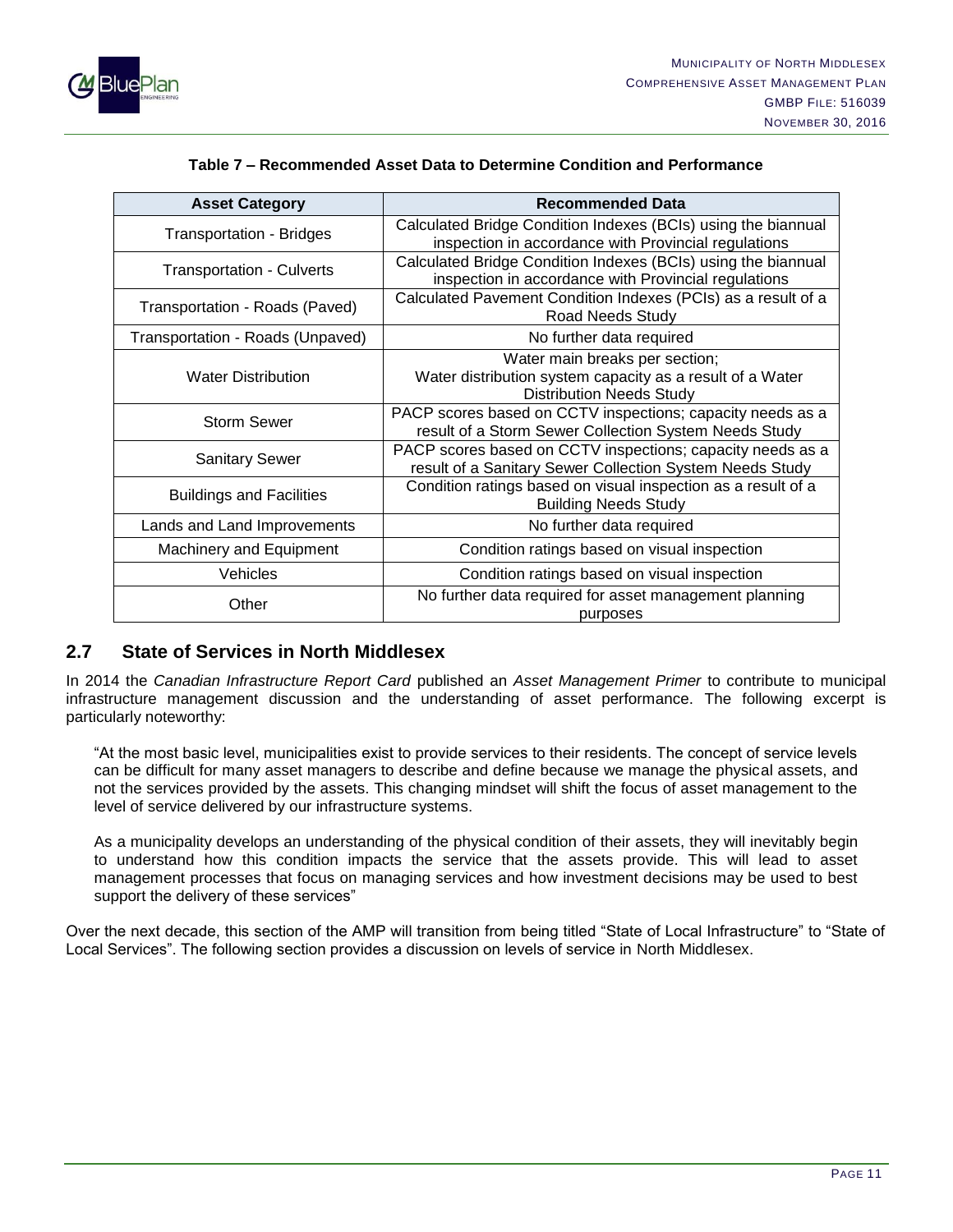

## <span id="page-13-0"></span>**3. LEVELS OF SERVICE**

A "level of service" is a term that is used to describe quality, quantity and availability of the service that that is being provided. In the context of asset management plans, levels of service are established as a way to guide the management of infrastructure in a manner that aims to achieve the level of service goal. This develops a systematic process for:

- Coupling the customer level of service expectation, Customer Level of Service, with technical units of measure, Technical Levels of Service, used by technical staff in the analysis of infrastructure need.
- Tracking the current level of service through Key Performance Indicators.
- Deciding the appropriate target level at which to provide each service.
- Preparing a strategy to achieve the level of service target if it is not currently being achieved.
- Establishing a clear linkage between the costs of higher service levels.

## <span id="page-13-1"></span>**3.1 Types of Levels of Service**

Levels of service vary widely depending on the level of sophistication of an organization. They can be related to regulations, customer expectations, or corporate vision. In terms of municipal infrastructure, the services that they provide are generally related to either condition or capacity of the asset or infrastructure system. Levels of service can also be based on managing the risk that the failure of the asset has on the service that it provides.

#### **Condition Levels of Service**

The most basic level of service for the Municipality is established around maintaining infrastructure in an acceptable state of repair. This strategy is based on replacing an asset when it reaches a condition state that reduces its ability to provide the service for which it was constructed. The specific condition state when the renewal of the asset is required will change based on the importance of the service that the asset provides (i.e. local roads compared to collector roads).

#### **Capacity Levels of Service**

Capacity levels of service are related to the amount or size of infrastructure that is required to provide the objectives of the organization. Similar to most municipalities in Ontario, North Middlesex does not have many specific levels of service that are used to address the renewal of existing infrastructure based on capacity issues.

## <span id="page-13-2"></span>**3.2 Performance Metrics**

Performance metrics, or Key Performance Indicators (KPIs), are used to assess how well the infrastructure is achieving the service levels. It is essential that each level of service have a corresponding performance metric that will be tracked on an ongoing basis because they will be used to make decisions about why and when to invest in the Municipality's infrastructure systems.

## <span id="page-13-3"></span>**3.3 Levels of Service in North Middlesex**

For this iteration of the AMP, GM BluePlan was instructed to use "industry standards" to determine the target levels of service. Given this and the information available for this iteration of the AMP, the condition level of service for all assets in the Municipality is based on the end of each assets estimated service life.

While not included in the scope of this project due to time and budgetary constraints, we recommend that workshops be held with Municipality staff during future iterations of this AMP to develop levels of service and performance metrics (KPIs) for each infrastructure system. The results of these workshops would ultimately be a document that contains:

- 1. Customer service statements that describe what service the Municipality is providing through the infrastructure system;
- 2. Customer or Council focused levels of service and associated performance metrics that are used to convey how well the infrastructure system is providing its intended service to the general public; and
- 3. Technical focused levels of service and associated KPIs that are used by staff to convey how well the infrastructure system is providing its intended service to technical experts in the infrastructure business.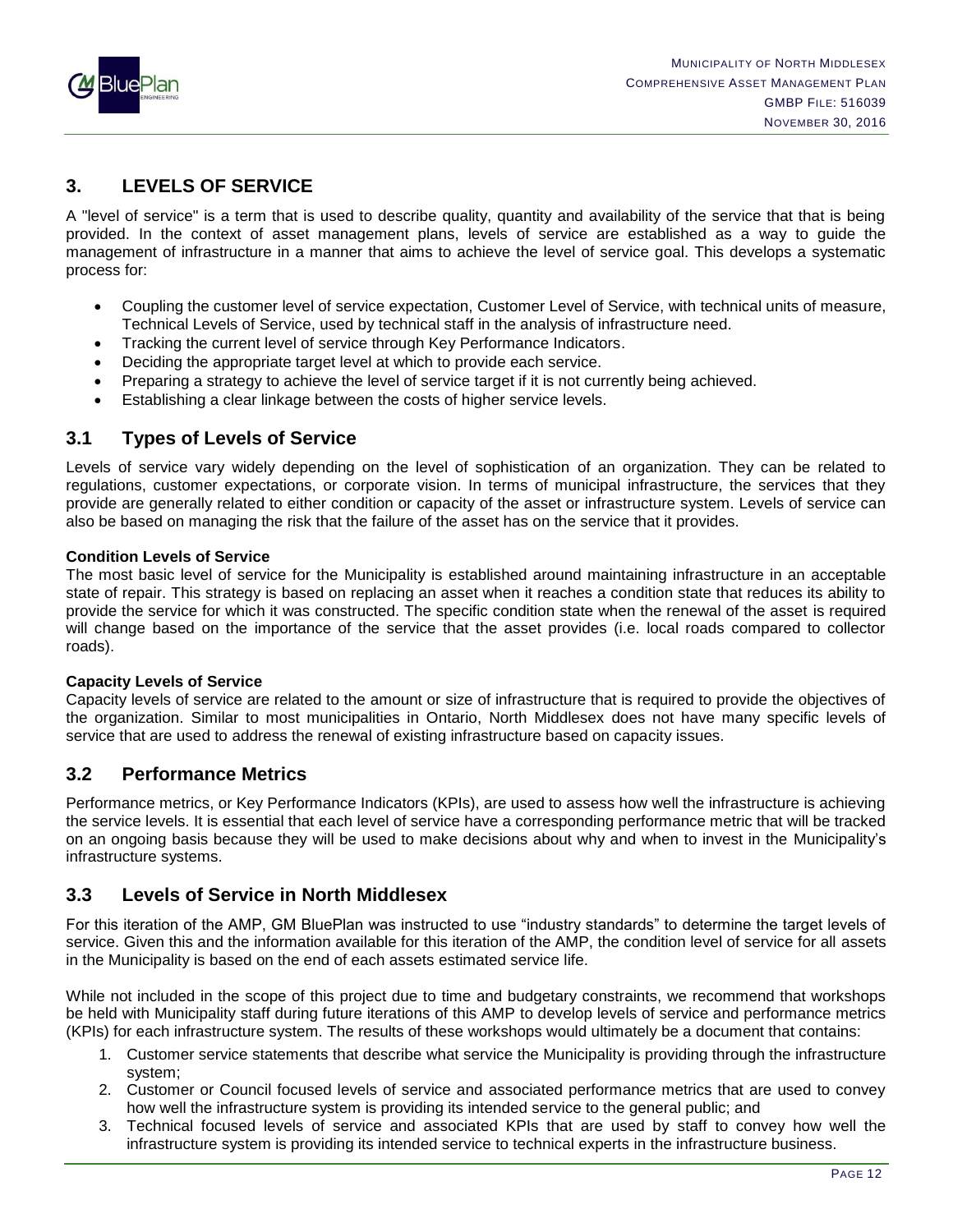

## <span id="page-14-0"></span>**4. ASSET MANAGEMENT STRATEGY**

## <span id="page-14-1"></span>**4.1 Asset Management Strategy Overview**

The asset management strategy component of the AMP represents the set of planned activities to ensure that the infrastructure is able to achieve the level of service goals. The strategy is generally related to optimizing decisions with respect to:

- The replacement or rehabilitation of assets;
- The optimal level of maintenance investment required to optimize the long term costs of the assets (i.e. does more maintenance result in a longer useful life?);
- Disposing of assets that are not required to meet service levels; and
- Addressing policies that impact the strategy for how to renew the asset (i.e. does the asset size/design need to change to meet a certain policy?).

The items summarized above are the goals for an AMP (and the associated systems that support the plan) to achieve through an analysis of readily available information. In this iteration of the Municipality's AMP, achieving a process that optimizes these goals is difficult due to a lack of readily available information and established processes to support the decisions.

For example, the decision to rehabilitate a sanitary sewer is dependent on knowing if the size is sufficient or should be increased to provide adequate service to accommodate future growth. If the pipe is too small then rehabilitation is not an option. Therefore, the Municipality needs to have the data in place (i.e. functioning hydraulic model of their sanitary sewer collection system with growth projections and spatial records of basement flooding complaints) in order to determine if the sanitary sewer is too small to support the decision making process of rehabilitation versus replacement.

## <span id="page-14-2"></span>**4.2 Asset Management Strategies in North Middlesex**

Table 8 below highlights the current asset management strategies that are practiced in North Middlesex.

| <b>Asset Category</b>            | <b>Current Asset Management Strategy</b>                                                                                    |  |
|----------------------------------|-----------------------------------------------------------------------------------------------------------------------------|--|
| <b>Transportation - Bridges</b>  | Biannual inspections in accordance with Provincial regulations to<br>determine required rehabilitation/replacement activity |  |
| Transportation - Culverts        | Biannual inspections in accordance with Provincial regulations to<br>determine required rehabilitation/replacement activity |  |
| Transportation - Roads (Paved)   | Road resurfacing when pavement reaches its end of estimated<br>service life                                                 |  |
| Transportation - Roads (Unpaved) | Graded annually                                                                                                             |  |
| <b>Water Distribution</b>        | Replace at the end of useful life                                                                                           |  |
| <b>Storm Sewer</b>               | Replace at the end of useful life                                                                                           |  |
| <b>Sanitary Sewer</b>            | Replace at the end of useful life                                                                                           |  |
| <b>Buildings and Facilities</b>  | Rehabilitate or replace at the end of useful life                                                                           |  |
| Lands and Land Improvements      | On-going maintenance, no asset management strategy required                                                                 |  |
| Machinery and Equipment          | Replace at the end of useful life                                                                                           |  |
| Vehicles                         | Replace at the end of useful life                                                                                           |  |
| Other                            | Replace at the end of useful life                                                                                           |  |

#### **Table 8 – Current Asset Management Strategies in North Middlesex**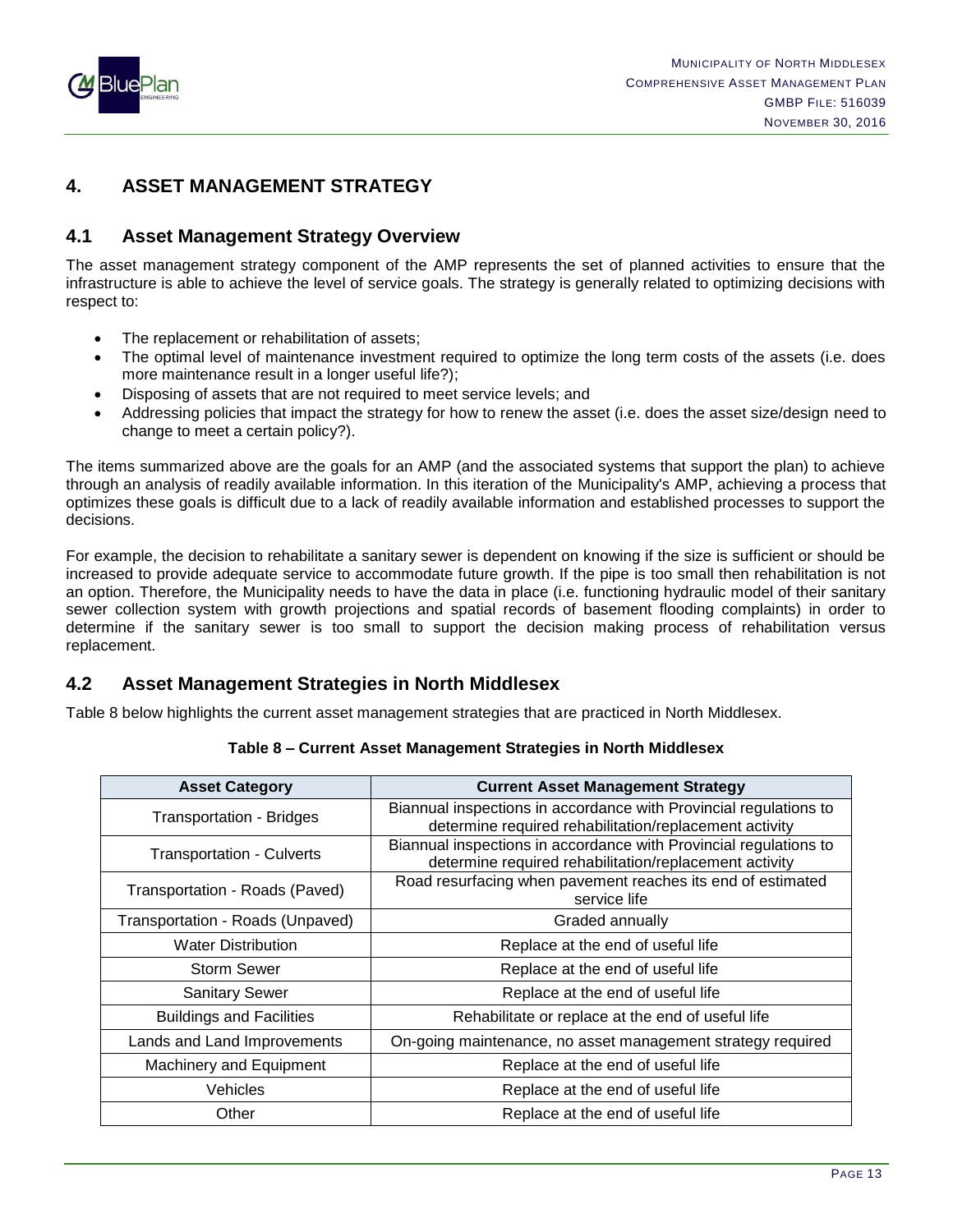

## <span id="page-15-0"></span>**4.3 The Relationship between Levels of Service and Infrastructure Investment Needs**

The relationship between the levels of service that are provided by an infrastructure systems and the corresponding investment needs is used in the Municipality's Asset Management strategy to guide investment decisions. In this iteration of the Municipality's Asset Management Plan there is limited data available to support an analysis of the infrastructure investments needs to provide the level of service targets.

Due to the lack of information as previously discussed, the level of service and required action for all assets included in the AMP is replacement of the asset once it reaches the end of its estimated service life.

## <span id="page-15-1"></span>**4.4 Infrastructure Investment Needs**

Figure 1 illustrates the expenditure needs that are required to provide the level of service described in Section 4.2 and 4.3. It is apparent from Figure 1 that over the next 25 years the expenditure needs are an average of approximately \$8.7 million per year. This includes a significant backlog of required expenditures which are required to renew assets that are currently below the target level of service. It is not realistic to renew this amount of infrastructure in one year, and therefore the backlog of needs has been included in the average renewal needs over the next 25 years. If the backlog is not considered then the average annual expenditure needs are approximately \$3.7 million per year. Understanding the actual backlog that exists is an important reason to implement the recommendations in Section 6 of this report. It should be noted that a significant portion of the estimated backlog (\$119.6 million) is due to bridges that have exceeded their estimated service life. Also, by the end of the 25 year period the expenditure needs escalate to approximately \$217 million over a 25 year period when 3% annual inflation is factored into the analysis.



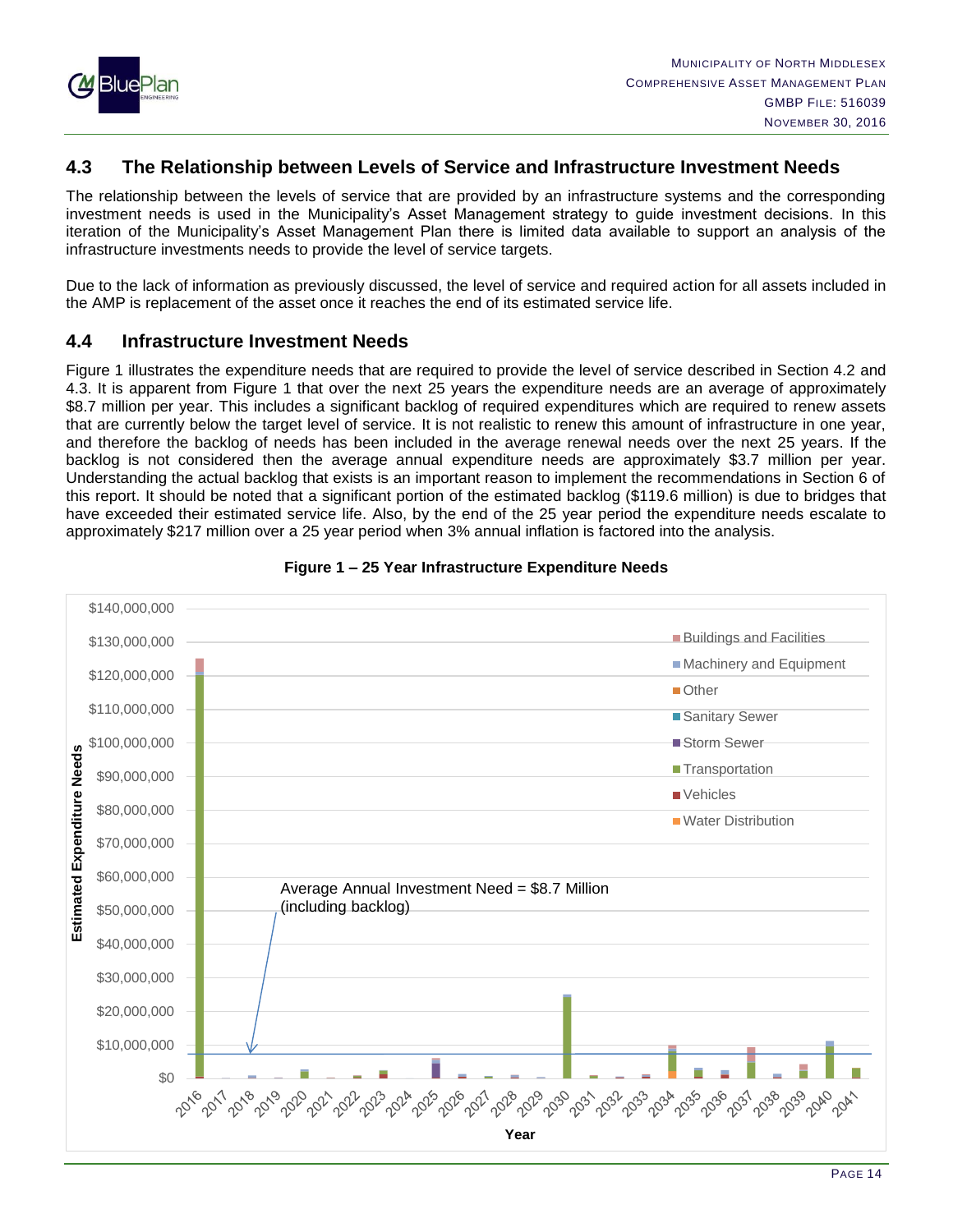

Additionally, Figure 2 summarizes the aggregate performance for all asset groups that would result from meeting the Expenditure Needs stated above, idealizing that the entirety of the backlog is addressed immediately.



**Figure 2 – 25 Year Distribution of Condition of All Assets**

It is apparent from Figure 2 that the annual expenditure needs shown in Figure 1 will result in approximately 20% of the Municipality's assets being in Poor or Very Poor condition in any given year. In subsequent iterations of this AMP the Municipality will work toward understanding what proportion of each asset type should be permitted to fall into a Poor or Very Poor condition state.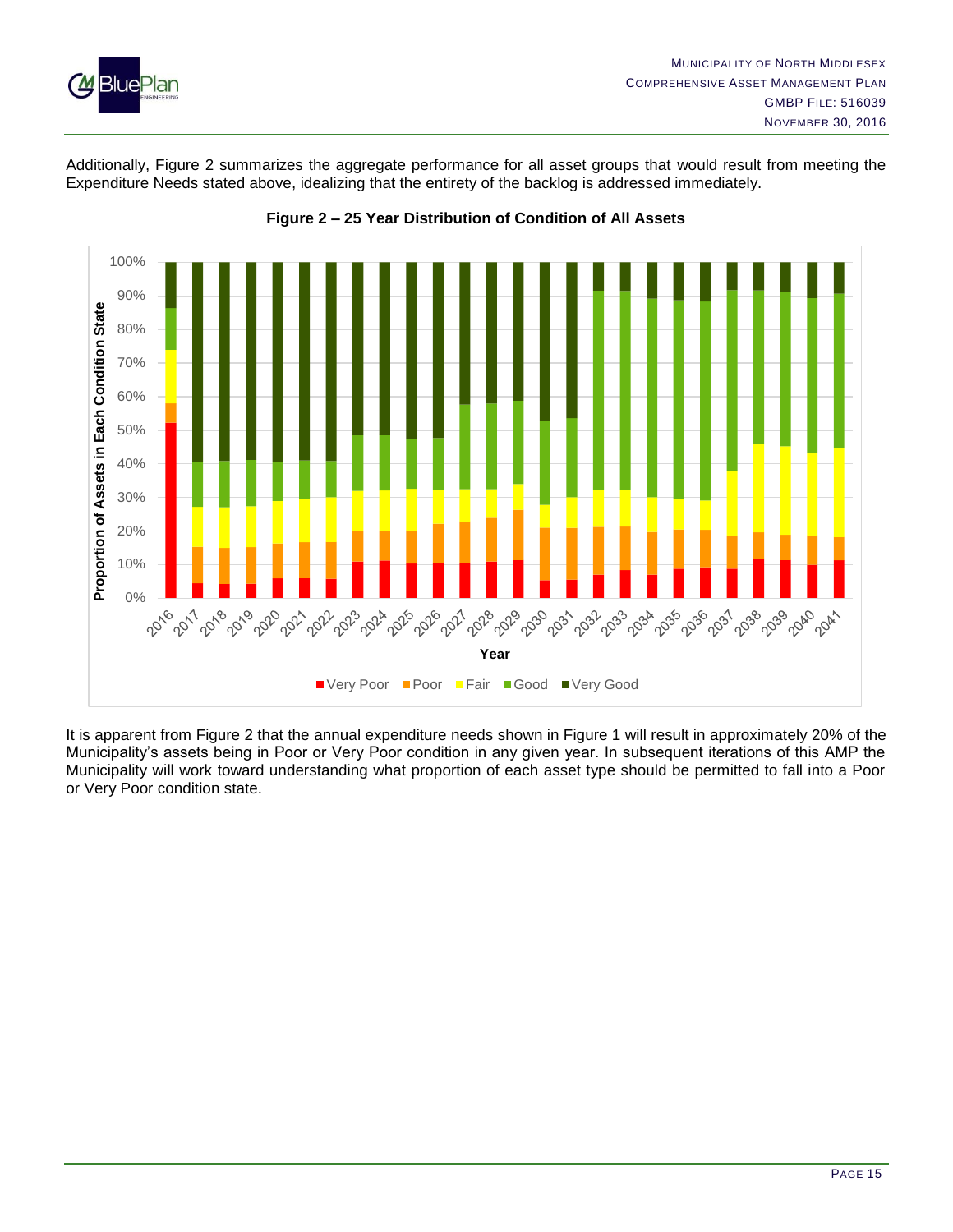

## <span id="page-17-0"></span>**5. FINANCING STRATEGY**

## <span id="page-17-1"></span>**5.1 Scope and Process**

The financing strategy outlines the suggested financial approach to funding the scenario outlined in Section 4. This section of the asset management plan includes:

- Annual expenditure forecasts broken down by category; and
- Recommendations to raise sufficient funds.

The long-term financing strategy forecast was prepared so that it can be used in conjunction with the annual budget process. The below points highlight various financing methods that can be used for both initial asset purchases as well as replacements:

- Development charges (for growth in the Municipality);
- Reserves and reserve funds;
- Debentures:
- Taxation (increases to taxation as necessary);
- User fees (increases to user fees as necessary);
- Provincial and Federal grants;
- Tax supported operating budget;
- User fees operating budget;
- Proceeds from asset disposals; and
- Funding from disposals/decommissioning and reduced maintenance costs.

## <span id="page-17-2"></span>**5.2 Funding Strategy**

As shown in Figure 1 in Section 4.3, expenditure requirements will fluctuate year-to-year in all asset categories. While this annual expenditure requirement fluctuation may occur, it is important for the Municipality to implement a consistent, yet increasing annual investment in capital so that the excess annual funds can accrue in capital reserve funds. Funds which have accrued in capital reserves can then be drawn on when rehabilitation/replacement activity is required.

Through discussions with the Municipality it is understood that this AMP will be used as a guideline to determine a funding strategy with the objective of generating an investment strategy to meet the anticipated required expenditure needs. Table 9 highlights the annual required investment needs that should be targeted by the Municipality for each asset category.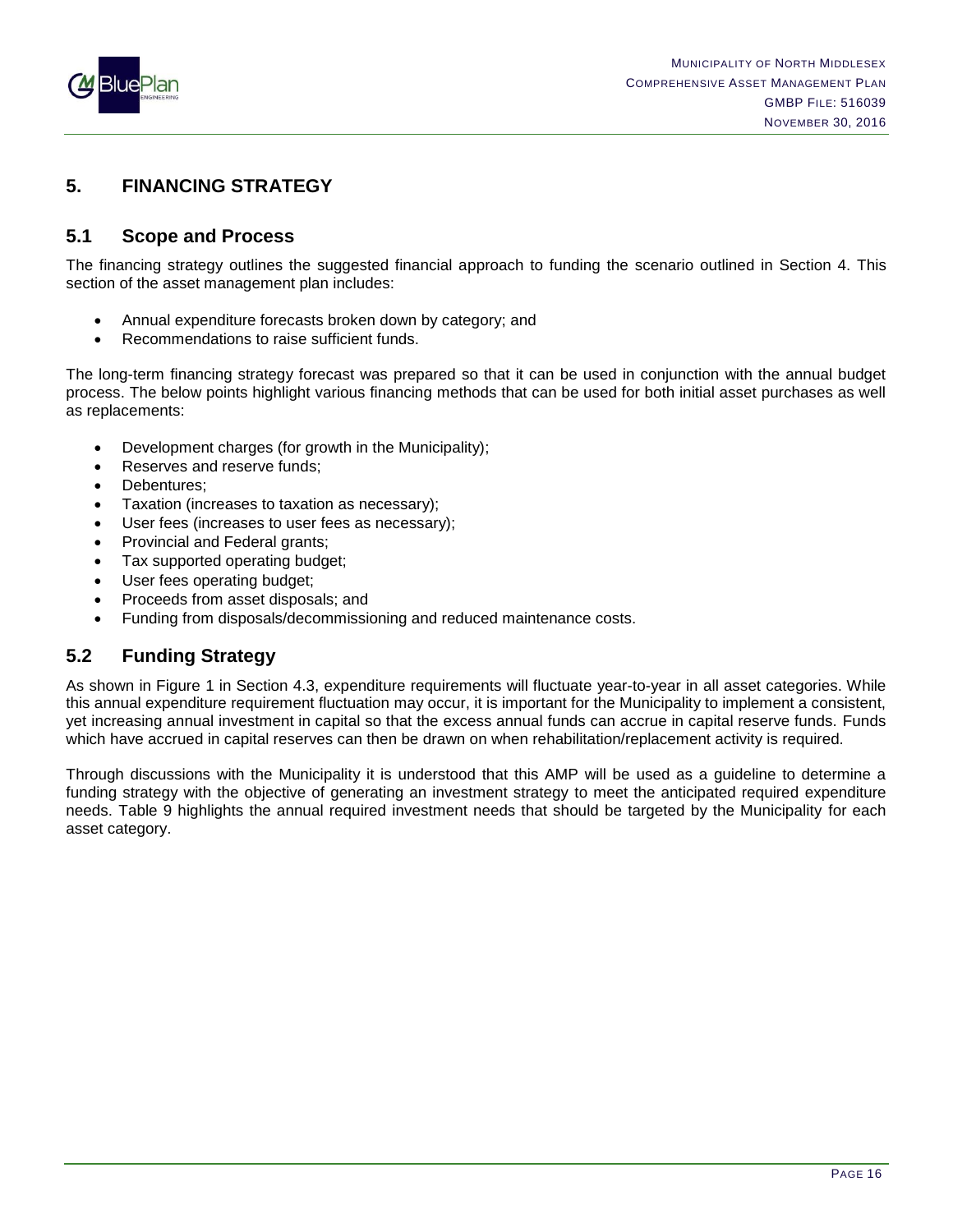



| <b>Asset Category</b>            | <b>Total 25 Year</b><br><b>Investment Needs</b> | <b>Average Annual</b><br><b>Investment Needs</b> |
|----------------------------------|-------------------------------------------------|--------------------------------------------------|
| <b>Transportation - Bridges</b>  | \$137.41                                        | \$5.50                                           |
| <b>Transportation - Culverts</b> | \$9.24                                          | \$0.37                                           |
| Transportation - Roads (Paved)   | \$29.09                                         | \$1.16                                           |
| Transportation - Roads (Unpaved) |                                                 |                                                  |
| <b>Water Distribution</b>        | \$2.32                                          | \$0.08                                           |
| <b>Storm Sewer</b>               | \$4.39                                          | \$0.18                                           |
| <b>Sanitary Sewer</b>            | \$0.00                                          | \$0.00                                           |
| <b>Buildings and Facilities</b>  | \$12.30                                         | \$0.49                                           |
| Lands and Land Improvements      |                                                 |                                                  |
| Machinery and Equipment          | \$13.32                                         | \$0.53                                           |
| Vehicles                         | \$8.44                                          | \$0.34                                           |
| Other                            | \$0.18                                          | $<$ \$ 0.01                                      |
| Total                            | \$216.69                                        | \$8.67                                           |

#### **Table 9 – Estimated Expenditure Needs by Asset Category (millions)**

Table 10 below highlights North Middlesex's planned capital expenditures for asset construction/acquisition, renewal/rehabilitation, and replacement, in addition to non-infrastructure costs and reserve fund contributions that are found in the Municipality's five year capital plan. As shown below, the Municipality's total contribution to capital activities through the five year capital plan is approximately \$10.8 million, equaling an average of approximately \$2.2 million per year.

| Table 10 – Distribution of Capital Expenditures as per Five Year Capital Plans (thousands) |  |  |  |  |
|--------------------------------------------------------------------------------------------|--|--|--|--|
|--------------------------------------------------------------------------------------------|--|--|--|--|

| <b>Asset Category</b>                 | <b>Expenditures for</b><br>Constructing/<br><b>Acquiring New</b><br><b>Assets</b> | <b>Expenditures for</b><br>Renewal/<br><b>Rehabilitation</b><br><b>Activities</b> | <b>Expenditures for</b><br><b>Replacing</b><br><b>Assets</b> | <b>Total</b> |
|---------------------------------------|-----------------------------------------------------------------------------------|-----------------------------------------------------------------------------------|--------------------------------------------------------------|--------------|
| <b>Facilities</b>                     | \$0                                                                               | \$1,176                                                                           | \$188                                                        | \$1,364      |
| Fire Department - Buildings           | \$0                                                                               | \$150                                                                             | \$0                                                          | \$150        |
| Fire Department - Equipment           | \$0                                                                               | \$0                                                                               | \$690                                                        | \$690        |
| <b>General Government - Equipment</b> | \$27                                                                              | \$22                                                                              | \$36                                                         | \$85         |
| <b>Recreation - Facilities</b>        | \$0                                                                               | \$75                                                                              | \$0                                                          | \$75         |
| Recreation - Equipment                | \$28                                                                              | \$22                                                                              | \$127                                                        | \$177        |
| Works (Roads) - Road Work             | \$931                                                                             | \$3,839                                                                           | \$95                                                         | \$4,865      |
| Works (Roads) - Equipment             | \$0                                                                               | \$0                                                                               | \$1,436                                                      | \$1,436      |
| Building and By-Law - Equipment       | \$0                                                                               | \$0                                                                               | \$29                                                         | \$29         |
| Non-Infrastructure Expenses           |                                                                                   |                                                                                   |                                                              | \$600        |
| <b>Contributions to Reserve Funds</b> |                                                                                   |                                                                                   |                                                              | \$1,339      |
| <b>TOTAL</b>                          |                                                                                   |                                                                                   |                                                              | \$10,820     |

Additionally, Table 11 below highlights the Municipality's operating and maintenance activities for 2014, 2015 and 2016 (budgeted). Table 11 allows for the comparison of the Municipality's operating and maintenance expenditures to the average annual planned capital expenditures.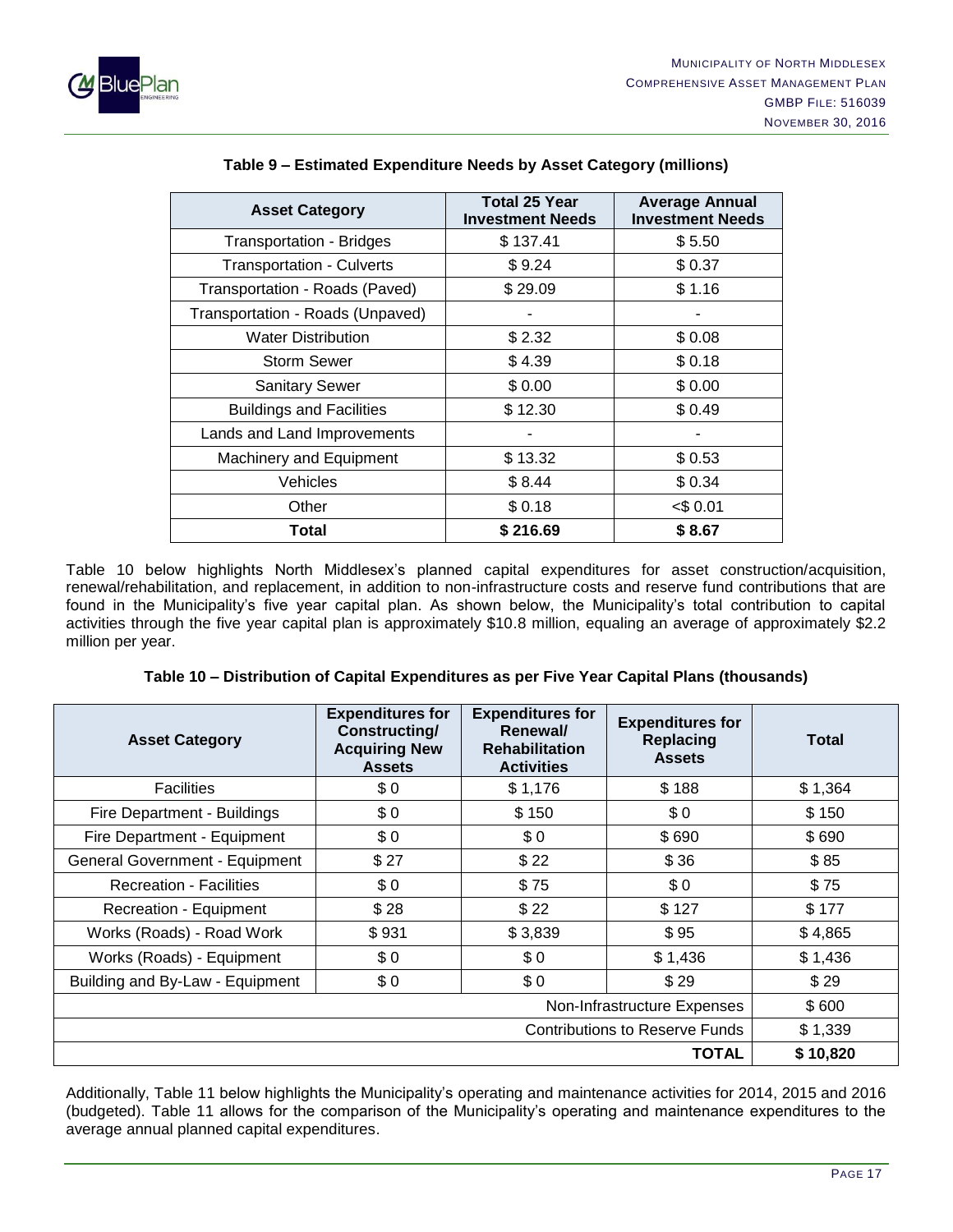

| <b>Asset Category</b>                  | 2014 Operating and<br><b>Maintenance</b><br><b>Expenditures</b> | 2015 Operating and<br><b>Maintenance</b><br><b>Expenditures</b> | 2016 (budgeted)<br><b>Operating and</b><br><b>Maintenance</b><br><b>Expenditures</b> |
|----------------------------------------|-----------------------------------------------------------------|-----------------------------------------------------------------|--------------------------------------------------------------------------------------|
| Works (Roads)                          | \$888                                                           | \$919                                                           | \$978                                                                                |
| Works (Bridges/Culverts)               | \$279                                                           | \$279                                                           | \$287                                                                                |
| Works (Vehicles and Equipment)         | \$419                                                           | \$320                                                           | \$380                                                                                |
| Works (Street Lighting)                | \$46                                                            | \$43                                                            | \$46                                                                                 |
| Facilities and Recreation (Facilities) | \$766                                                           | \$998                                                           | \$1,010                                                                              |
| Facilities and Recreation (Equipment)  | \$15                                                            | \$18                                                            | \$29                                                                                 |
| Water                                  | \$1,011                                                         | \$1,206                                                         | \$1,634                                                                              |
| Sewer                                  | \$651                                                           | \$634                                                           | \$707                                                                                |
| TOTAL                                  | \$4,075                                                         | \$4,417                                                         | \$5,071                                                                              |

#### **Table 11 – Historical Maintenance and Operating Expenditures (thousands)**

The Municipality's planned capital expenditures are funded primarily through tax revenue and tax generated reserve funds, with additional funding from provincial grants such as the Gas Tax. It is evident that the average annual planned capital expenditure of \$2.2 million is less than the \$8.7 million average annual investment needs required as shown in Section 4.3. This creates a funding shortfall of approximately \$6.5 million per year when backlog is considered. Also as shown in Section 4.3, if the backlog is not considered, the average annual investment needs are approximately \$3.7 million. This reduces the annual funding shortfall to approximately \$1.5 million. Methods of mitigating this shortfall are highlighted in the Section 5.3 below.

## <span id="page-19-0"></span>**5.3 Mitigating Funding Shortfalls**

While investing annually into capital with excess annual funds being accrued in capital reserve funds may be adequate for most rehabilitation and replacement activities, this funding technique may be inadequate for large capital investments such as the replacement of a bridge. In events where this method of funding is inadequate, the Municipality can consider the following options to further mitigate any funding shortfalls that occur:

- Applying rehabilitation techniques to extend the lifespan of assets;
- Rate increases, where needed (i.e. taxation, user fees, parking);
- Actively seeking out and applying for grants;
- Decrease expected levels of service;
- Divestment of facilities, parks, or other non-critical infrastructure where it is practical and appropriate to do so;
- Decommission existing bridges with low traffic volumes;
- Issuing debt for significant and/or unforeseen capital projects while staying within the Municipality's debt capacity limits; or
- Implementing operating efficiencies (i.e. reduce operating costs to allow more capital investment).

The Municipality has stated that this AMP will be used to develop a detailed funding plan to address the required annual expenditure needs and address the current funding shortfall.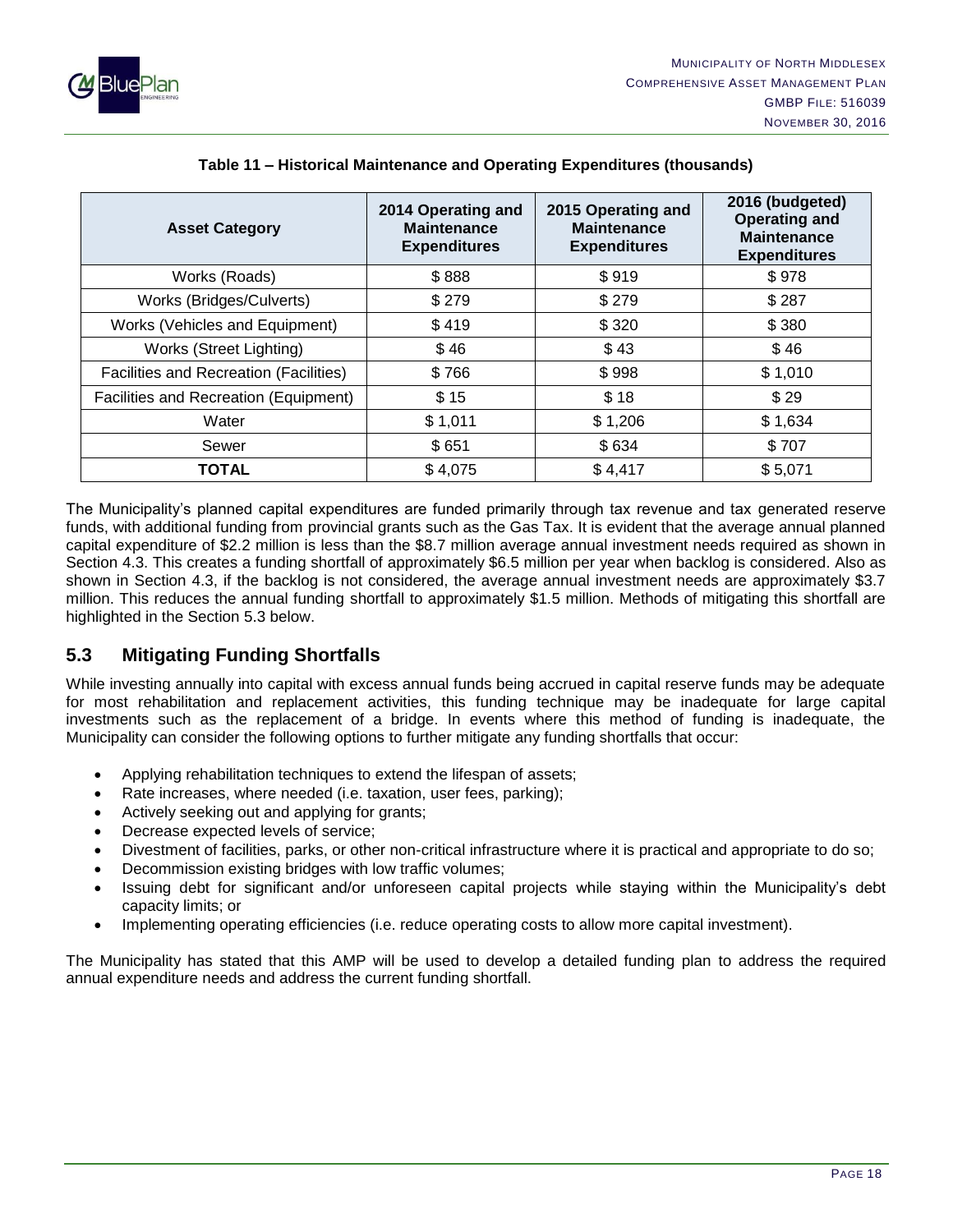

## <span id="page-20-0"></span>**6. CONCLUSIONS AND RECOMMENDATIONS**

## <span id="page-20-1"></span>**6.1 Conclusions**

This first iteration of the AMP estimates the total value of the Municipality's infrastructure at approximately \$267 million. The analysis identifies an *annual infrastructure capital expenditure need* of approximately \$8.7 million based on the levels of service indicated in this AMP. The expenditure need has been established based on a strategic review of the Municipality's asset inventory. It should be emphasized that value represents the capital expenditures that are required to sustain the Municipality's existing infrastructure and does not include the resources that are required to operating the infrastructure systems or to expand the systems.

It is important to recognize that the Municipality is striving to reach a position where the infrastructure needs equal the available revenues. Over the coming years, the Municipality will continually review the infrastructure needs as better information becomes available and as technological improvements reduce the cost of renewing infrastructure. The Municipality will also consider approaches to increase the revenue that is available to fund the renewal of existing infrastructure, including pursuing Provincial or Federal infrastructure grants. This strategy positions the Municipality on a path to ultimately reach a point where the infrastructure needs equal the available revenues.

## <span id="page-20-2"></span>**6.2 Recommended Priority Projects**

The following priority projects are recommended for implementation in the Municipality based on the analysis completed in this AMP:

Rehabilitation or replacement of bridges/culverts in poor condition

Bridges and culverts represent a critical asset category in North Middlesex and therefore it is important to ensure that they are in a state of repair that does not impact their safe use. The Municipality conducts biannual inspections of all bridges and culverts in accordance with Provincial regulations. The biannual inspections provide recommendations for the rehabilitation or replacement needs on each structure in North Middlesex to ensure that they are safe to use. The implementation of the recommendations from these biannual inspections should be considered a high priority. Additionally, to reduce bridge maintenance and rehabilitation/replacement costs, the Municipality can consider decommissioning bridges with low traffic volumes.

• Rehabilitation or replacement of Pump Houses

Pump Houses, both for water and sewer collection conveyance, are important pieces of infrastructure in North Middlesex. High levels of deterioration leading to failure in these assets would detrimentally affect the functionality of the Municipality's water and sewer system, greatly affecting the services provided to residents and businesses in the community. There are facilities within North Middlesex which have reached the end of their estimated service life, and as such should be addressed by means of an inspection and any required rehabilitation/replacement work necessary to ensure the safe and efficient use of the facility.

#### **Specific assets in the Municipality that are in this priority category are as follows:**

- Victoria Street Pump House on Travelled Road in Parkhill, Ontario
- U/G Pump House at Elginfield Road and Centre Road
- Replacement of fleet assets related to fire services

Deteriorating assets belonging to the Fire Services Department in North Middlesex are listed as priorities due to the use of the assets. Failure of these assets can cause fire response units to be delayed in responding to emergency calls. These assets must be addressed to ensure community's safety with regards to fire protection services.

#### **Specific assets in the Municipality that are in this priority category are as follows:**

- 1992 GMC Tank Truck belonging to the Ailsa Craig Fire Station
- 1996 GMC Rescue Unit belonging to the Ailsa Craig Fire Station
- Fire Rescue Truck belonging to the Parkhill Fire Station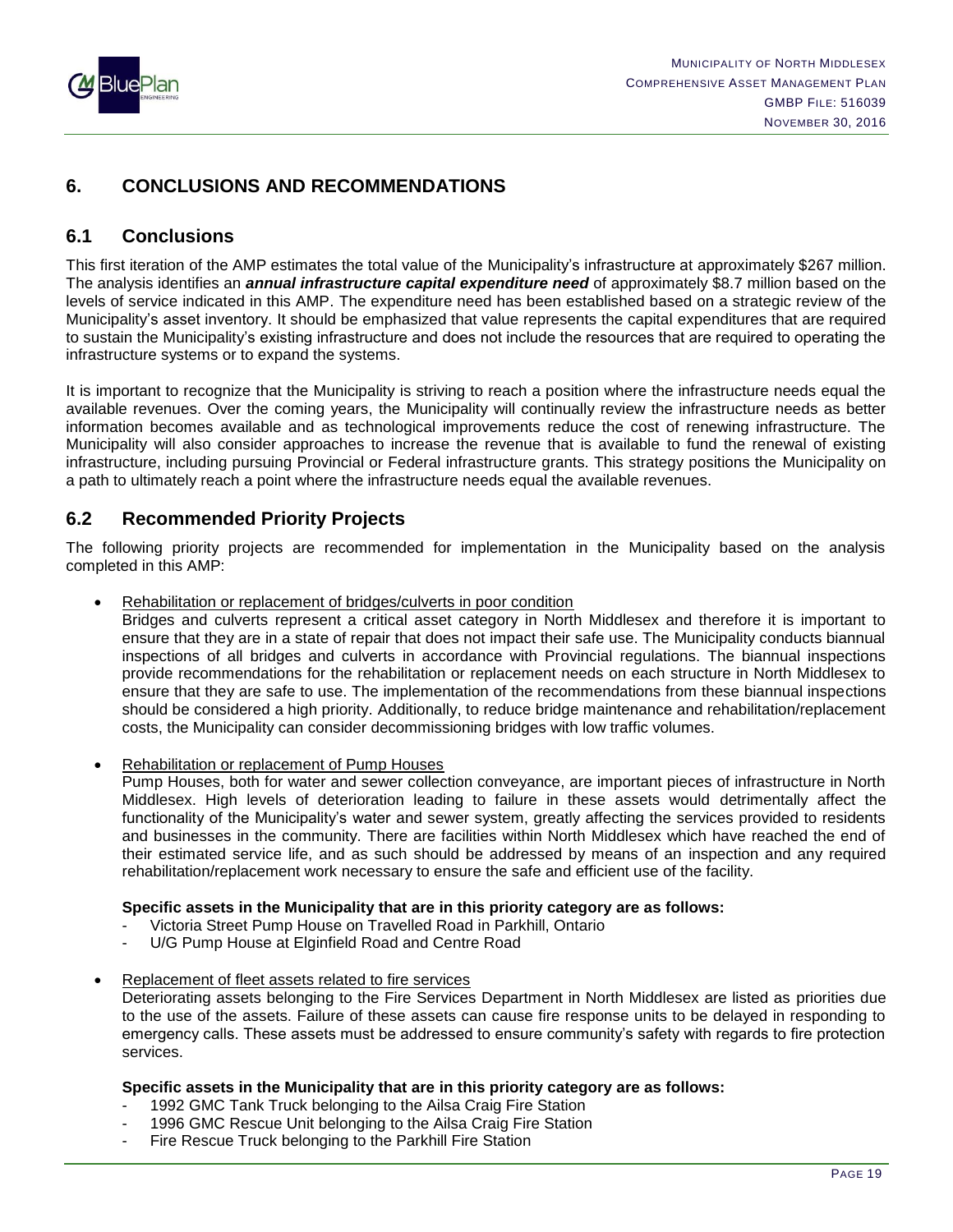

A complete list of assets that have reached or surpassed their estimated service life (i.e. 0% of estimated service life remaining) has been included in Appendix A – Table 12. The rehabilitation/replacement of these assets should be considered a priority by the Municipality.

Additionally, a complete list of assets determined to be in Very Poor condition (i.e. less than 20% of estimated service life remaining) has been included in Appendix A – Table 13. The rehabilitation/replacement of these assets should be considered by the Municipality once all assets that have reached or surpassed their estimated service life have been addressed.

## <span id="page-21-0"></span>**6.3 Improving the Municipality's Understanding of their Infrastructure Investment Needs**

The analysis completed to determine the current state of the Municipality's infrastructure and the required average annual expenditures were predicted upon the infrastructure information provided by the Municipality. As such the analysis does not factor in the following:

- Infrastructure that may perform adequately well beyond its estimated service life; and
- Infrastructure that may fail prematurely or requires enhancement due to capacity or availability constraints;
- Substantial rehabilitation of infrastructure that has occurred in the past which is not evident due to lack of comparative condition; and
- Representative risk factors associated with failure of a specific asset.

In addition, the analysis presented represents the replacement of assets and not extension of asset or infrastructure life through advanced rehabilitation techniques which can significantly reduce capital expenditures and extend asset life. In order to accommodate these factors the GM BluePlan project team respectfully recommends that the Municipality revisit these analyses when improved and refined infrastructure data becomes available.

The Municipality has committed to advancing asset management practices in the organization. The following strategies will help North Middlesex refine their infrastructure needs by understanding the current condition and performance of the infrastructure systems based on detailed assessments. However, some of these processes will take several years to develop. In the short term the Municipality should develop aggressive, yet realistic, goals for:

- Gathering the available data that currently exists to support improved analyses of the capital infrastructure renewal needs; and
- Collecting additional information over the next year in a format that will facilitate an improved analysis of the capital infrastructure renewal needs.

The following projects will allow Municipality Staff to better understand the actual asset condition, capacity and risk posed by their infrastructure portfolio and potentially achieve significant reductions to the capital investment requirements to sustain the infrastructure systems. It should be noted that the annual aggregate cost of these projects represent approximately 0.04% of the current replacement value of the Municipality's infrastructure portfolio.

#### **1. Complete a Building Needs Study (\$100,000 every 5 years)**

The Municipality should complete a building needs study that develops inventories, and reviews the condition and performance of the various components in each facility. The study should also review the operating and maintenance costs benchmarked against industry average values. The assessment should establish immediate maintenance issues, as well as short term and long term capital needs. Through this project a data hierarchy will be established for the facilities that will be used as the basis for the Asset Portfolio. A data hierarchy is the structure of how the assets will be tracked in the Asset Management database in the Municipality.

#### **2. Complete a Needs Study for the Water Distribution System (\$50,000 every 5 years)**

A Needs Study for a water distribution system reviews and compares the available system performance (typically through the use of a hydraulic model of the system) with a set of target service levels (i.e. target water pressures or fire flow rates) to establish a list of prioritized needs in the system. The list of needs will indicate which water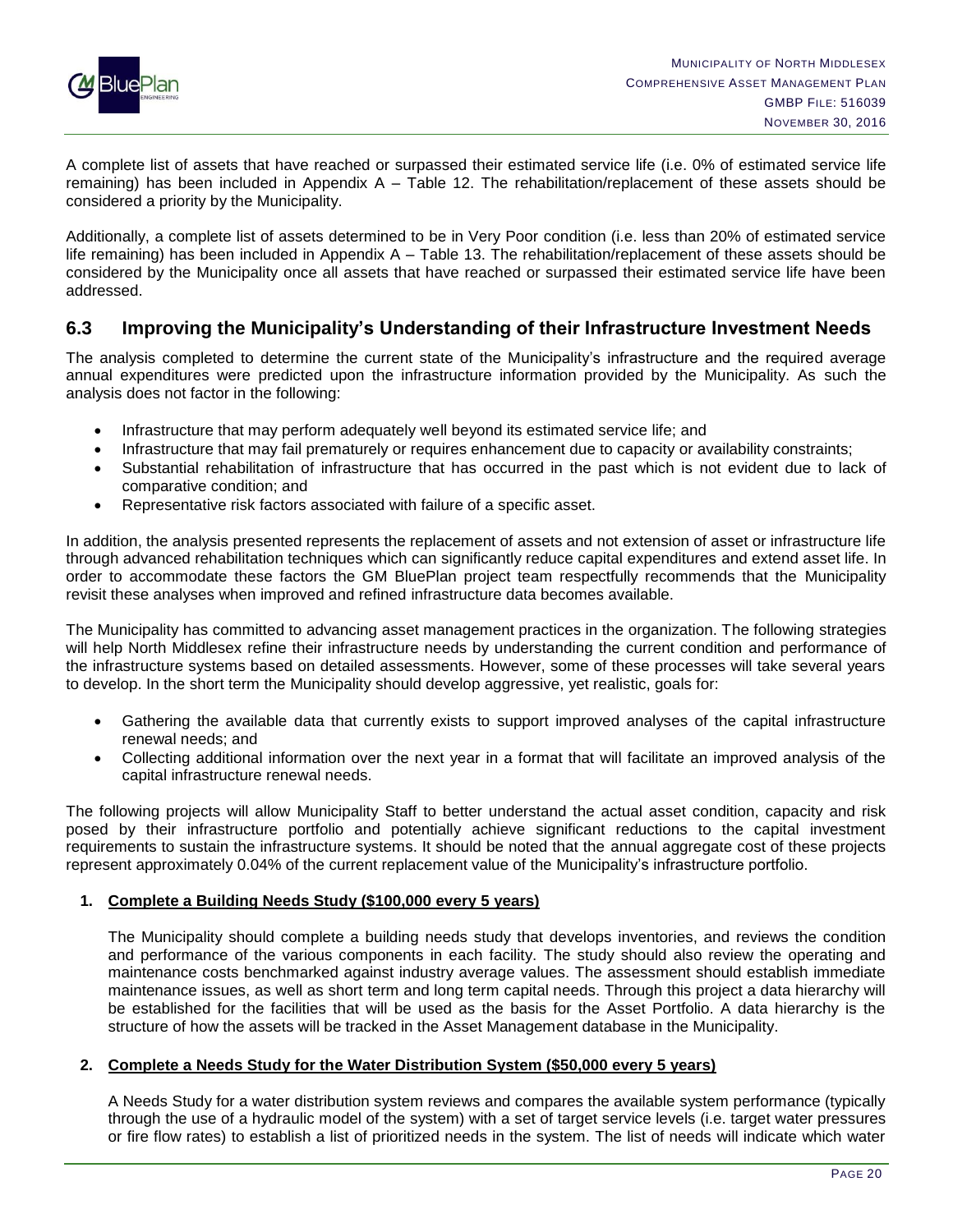

mains need to be larger, where additional looping may be required, if there are any concerns with the layout of pressure zones, and other improvements that may be required to the system. A Needs Study may also consider the condition of the water mains (through break records or material/age) and other system performance concerns, such as water quality complaints. The recommendations of the Needs Study should incorporate the optimal use of replacement versus rehabilitation strategies and consider non-infrastructure solutions to achieve service levels.

#### **3. Complete Storm and Sanitary Sewer Collection System Needs Studies (\$100,000 – \$200,000 every 5 years)**

A Needs Study for a sanitary sewer collection system reviews and compares the available system performance (typically through the use of a hydraulic model of the system) with a set of target service levels (i.e. target wet weather events that cause sewer to surcharge) to establish a list of prioritized needs in the system. The list of needs will indicate which sewers need to be larger, where additional storage may be required, and other improvements that may be required to the system. A Needs Study also considers the condition of the sewers (through CCTV inspections) and other system performance concerns, such as overflows. The recommendations of the Needs Study should incorporate the optimal use of replacement versus rehabilitation strategies and consider non-infrastructure solutions to achieve service levels.

#### **4. Complete a Parks and Lands Asset Inventory and Needs Study (\$25,000 every 5 years)**

At present the asset inventory within these two service areas is not described nor documented at a level that allows for an evidence based assessment of infrastructure needs. This project would allow for a significantly increased understanding of asset performance in each of these areas.

#### **5. Complete Road and Bridge Needs Studies (\$100,000 every 2 to 5 years)**

Needs studies for roads and bridges reviews and compares the available system performance, typically through a Pavement Condition Index (PCI) for roads and a Bridge Condition Index (BCI) for bridges, obtained every 2 years through Ontario Structure Inspection Manuals (OSIMs) with a set of target service levels (i.e. target PCI and BCI) to establish a list of prioritized needs in the system. The list of needs will indicate which sections of road needs resurfacing and which bridges and bridge components require repair or replacement. The recommendations of the Needs Studies should incorporate the optimal use of replacement versus rehabilitation strategies and consider non-infrastructure solutions to achieve service levels.

#### **6. Continue to Develop the Municipality's GIS Database of Assets (Internal + \$50,000)**

Over the recent years, the Municipality has developed a Geographic Information System (GIS) database to store asset information. A GIS is an ideal system for storing information that can be used to manage the Municipality's asset, particularly for linear assets. The Municipality should continue to develop and populate the asset portfolios in their GIS.

The following points summarize some of the factors to consider when populating the GIS:

- The information that is required to complete the Tangible Capital Asset reporting should be included for each asset in the GIS (i.e. acquisition cost, year of installation & amortization period/useful life).
- The GIS must have direct linkages to the maintenance management systems in the Municipality to enable O&M versus replacement analyses.

It should be noted that these recurring projects will decrease in cost over time as the incremental knowledge of the asset portfolio increases and is maintained over time as the Municipality's asset management plan, information sources and business processes are improved over time.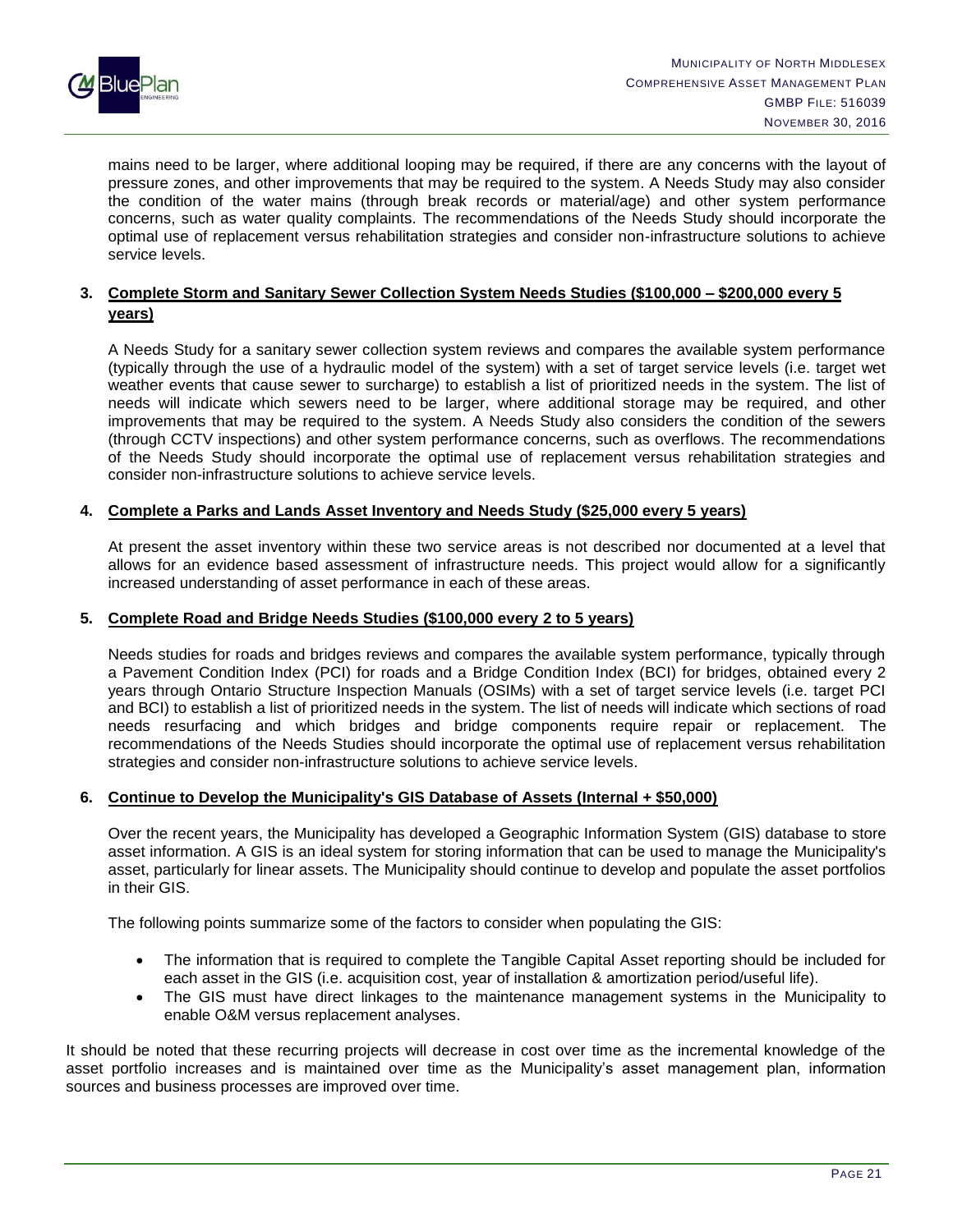

## <span id="page-23-0"></span>**6.4 Long Term Activities to Advance the Municipality's Asset Management Strategy**

The following points provide a series of long term activities that the Municipality should consider undertaking to advance their asset management strategy:

#### **1. Develop a Strategy to Optimize Investments between Operating, Maintenance and Capital**

Complete detailed investigations into the operating and maintenance costs of the Municipality's infrastructure, and complete analyses to determine if they are within industry standards or if they can be optimized to reduce the long term costs. For example, this may demonstrate that the construction of a new, energy efficient facility to replace an old facility will have a long term financial savings to the Municipality.

#### **2. Public Engagement**

The Municipality should develop a program to engage the public with infrastructure decisions. This could include:

- Developing an annual satisfaction survey that can be administered to the public in either random telephone surveys, web-based surveys, in a town-hall environment, etc. Effort should be made to ensure that the survey mechanism also serves to educate residents on the relationship between service levels and the cost of the infrastructure.
- Expand on the process for registering complaints that are received by the Municipality (presently referred to as Service Tracker). This could include establishing a formal 3-1-1 call system, or simply logging the calls that are received in a database that tracks information such as where the complaint is, what asset it refers to, and the nature of the complaint.

#### **3. Develop a Reporting Process to Communicate the State of Infrastructure in the Municipality**

A periodic reporting process should be established to communicate to stakeholders in the Municipality how well the infrastructure is meeting the target service levels. This should be a transparent and open process that provides clear results of the performance monitoring and customer satisfaction feedback.

#### **4. Develop Annual Infrastructure Scorecard**

Municipality staff should develop an annual Infrastructure Scorecard to allow Council, Municipality Staff and the Public to understand the return on investment of previous capital infrastructure investment on customer level of service, asset sustainability, asset backlog and risk. This will clearly illustrate the connection between levels of investment and the quality, quantity and availability of services.

## <span id="page-23-1"></span>**6.5 Next Steps**

The infrastructure investment needs have been established based on a strategic review of the Municipality's asset inventory. It is important to recognize that the Municipality is striving to reach a position where the infrastructure needs equal the available revenues (i.e. a full cost recovery approach). Over the coming years, the Municipality will continually review the infrastructure needs as better information becomes available and as technological improvements reduce the cost of renewing infrastructure. This will include the adoptions of infrastructure rehabilitation techniques such as trenchless technologies in order to provide the desired level of service in a more cost effective manner.

The Municipality will also consider approaches to increase the revenue that is available to fund the renewal of existing infrastructure, including pursuing Provincial or Federal infrastructure grants. This strategy positions the Municipality on a path to ultimately reach a point where the infrastructure needs equal the available revenues.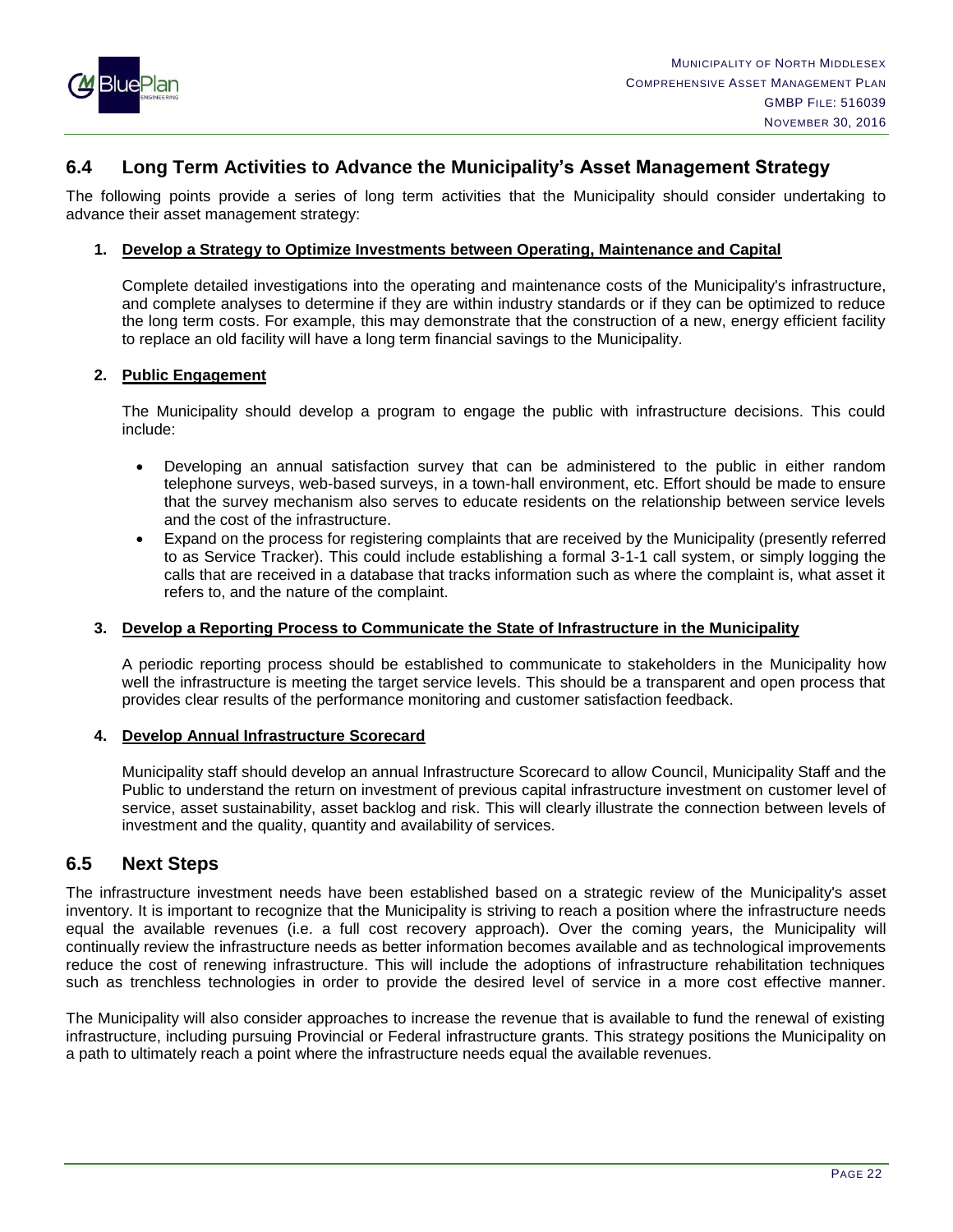## **APPENDIX A**

<span id="page-24-0"></span>Priority Rehabilitation/Replacement Projects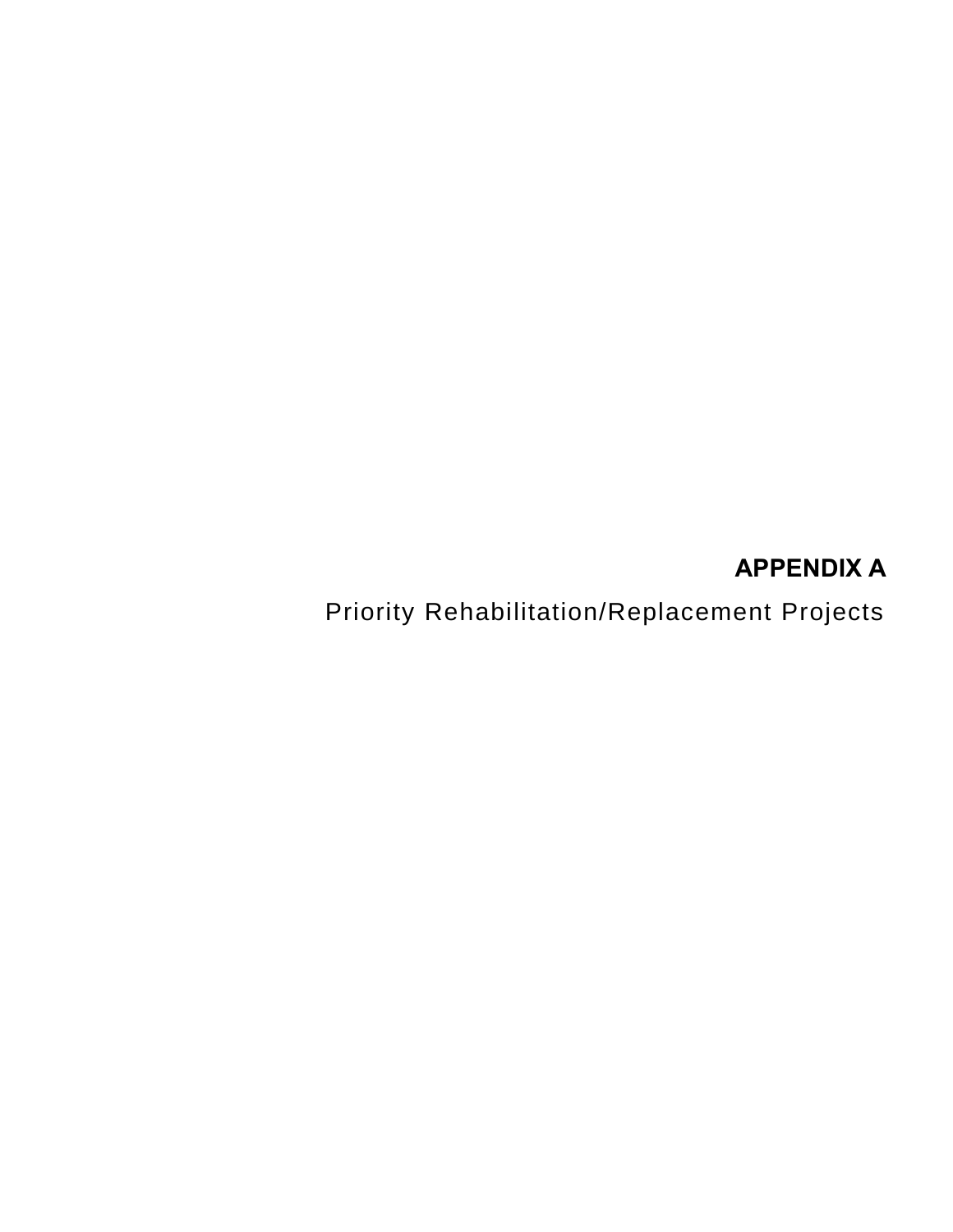

The following Table 12 highlights all assets that have reached or surpassed their estimated service life (i.e. 0% of estimated service life remaining). The rehabilitation/replacement of these assets should be considered a priority by the Municipality.

| Asset No.     | <b>Asset Category</b>           | <b>Asset Description</b>                                            |
|---------------|---------------------------------|---------------------------------------------------------------------|
| BDG-0009-001  | <b>Buildings and Facilities</b> | Canteen/Storage Facility at Lieury Ball Park                        |
| BDG-0009-002  | <b>Buildings and Facilities</b> | Washrooms at Lieury Ball Park                                       |
| BDG-0013-000  | <b>Buildings and Facilities</b> | <b>McGillivray Community Centre</b>                                 |
| BDG-0027-002  | <b>Buildings and Facilities</b> | Lion's Park Pavilion                                                |
| BDG-0029-000  | <b>Buildings and Facilities</b> | Ailsa Craig Community Centre                                        |
| BDG-0029-001  | <b>Buildings and Facilities</b> | Booth/Washrooms at Ailsa Craig Recreation Facility                  |
| BDG-0029-002  | <b>Buildings and Facilities</b> | Picnic Shelter at Ailsa Craig Recreation Facility                   |
| BDG-0030-000  | <b>Buildings and Facilities</b> | Old Town Hall on Ailsa Craig Main Street                            |
| BDG-0036-001  | <b>Buildings and Facilities</b> | Park Booth/Storage Facility at West Williams Recreation<br>Facility |
| BDG-0036-002  | <b>Buildings and Facilities</b> | Picnic Shelter at West Williams Recreation Facility                 |
| BDG-0038-000  | <b>Buildings and Facilities</b> | Sylvan Cemetery Storage Building                                    |
| BDG-0041-000  | <b>Buildings and Facilities</b> | <b>Picnic Shelter at Coronation Park</b>                            |
| BDG-0047-000  | <b>Buildings and Facilities</b> | Victoria Street Pump House                                          |
| BDG-0052-000  | <b>Buildings and Facilities</b> | Parkhill Library                                                    |
| BDG-0070-000  | <b>Buildings and Facilities</b> | U/G Pump House                                                      |
| EQT-7300-010  | Machinery and Equipment         | 924 ft of 5 ft Chain Link Fence at Ailsa Craig Community<br>Park    |
| EQT-7300-011  | Machinery and Equipment         | 1900 ft of 6 ft Chain Link Fence at Ailsa Craig Community<br>Park   |
| EQT-7300-012  | Machinery and Equipment         | War Monument at Coronation Park                                     |
| EQT-7300-021  | Machinery and Equipment         | Refrigeration Condenser at Parkhill Arena                           |
| FLT-3218-000  | Machinery and Equipment         | 2000 CAT Loader at West McGillivray Works Yard                      |
| FLT-3219-000  | Machinery and Equipment         | 2003 Trackless at West McGillivray Works Yard                       |
| FLT-3223-000  | Machinery and Equipment         | 1992 John Deere at West McGillivray Works Yard                      |
| FLT-3234-000  | Machinery and Equipment         | 1995 Elgin Whirlwind Sweeper at West McGillivray Works<br>Yard      |
| FLT-3237-001  | Machinery and Equipment         | 21 Ton EZ Load Tag Trailer at West McGillivray Works<br>Yard        |
| SWR-4310-109  | Storm Sewer                     | Victoria St. from Mill St. to S Bend                                |
| BRG-3100-0015 | <b>Transportation - Bridges</b> | Bridge No. 15 on Adare Dr. Crossing Ausable River                   |
| BRG-3100-0017 | <b>Transportation - Bridges</b> | Bridge No. 17 on Mooresville Dr. Crossing Ausable River             |
| BRG-3100-0021 | <b>Transportation - Bridges</b> | Bridge No. 21 on New Ontario Rd.                                    |
| BRG-3100-0024 | <b>Transportation - Bridges</b> | Bridge No. 24 on West Corner Dr. 0.3km W of Charlton Rd.            |
| BRG-3100-0030 | <b>Transportation - Bridges</b> | Bridge No. 30 on Poplar Hill Rd. 0.60km N of Poplar Hill<br>Rd.     |
| BRG-3100-0032 | <b>Transportation - Bridges</b> | Bridge No. 32 on Bear Creek Rd. North of CR 19                      |
| BRG-3100-0034 | <b>Transportation - Bridges</b> | Bridge No. 34 on New Ontario Rd.                                    |
| BRG-3100-0035 | <b>Transportation - Bridges</b> | Bridge No. 35 on Springbank Rd.                                     |

#### **Table 12 – Assets to be Considered a Priority for Rehabilitation/Replacement**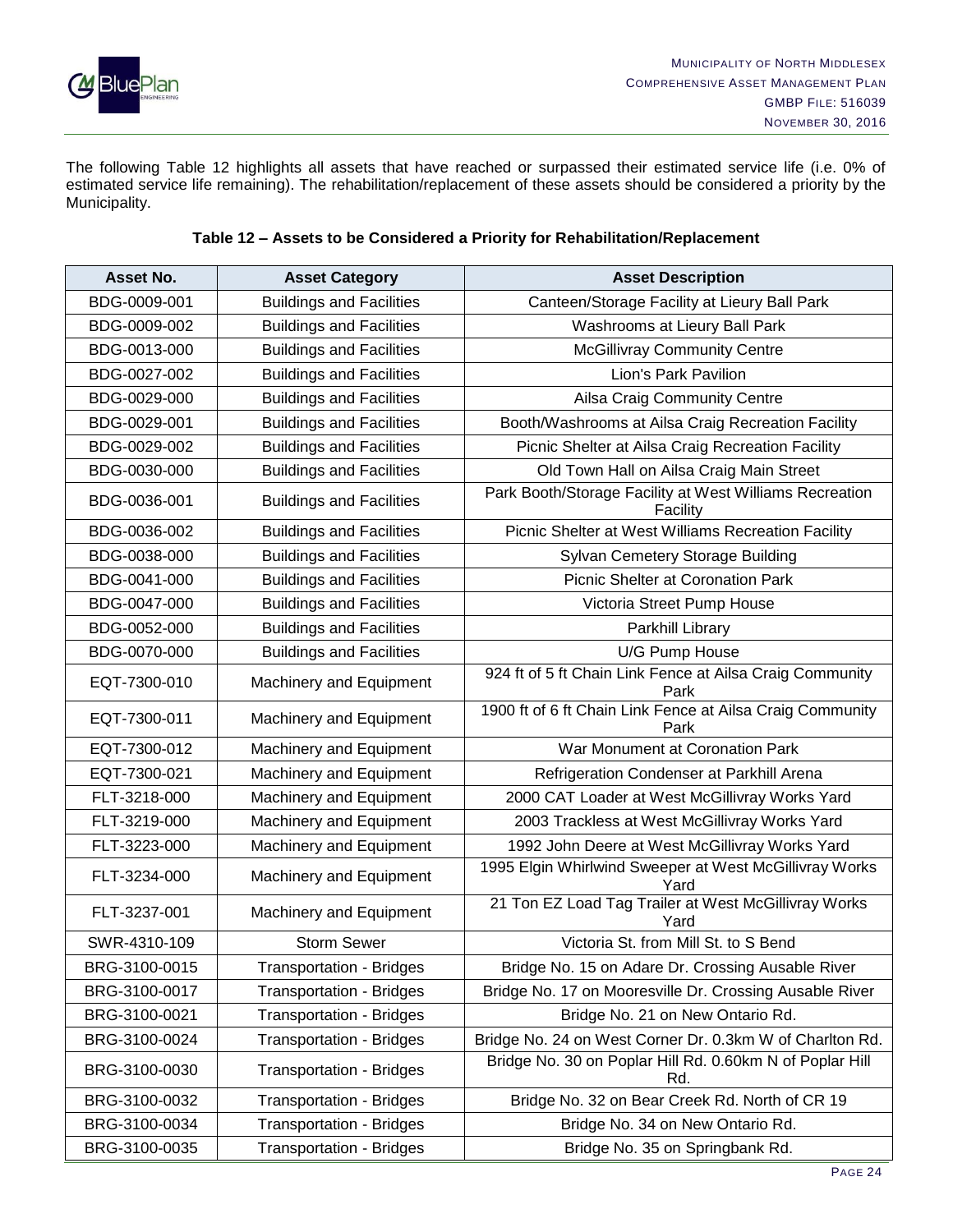

| Asset No.     | <b>Asset Category</b>               | <b>Asset Description</b>                                     |
|---------------|-------------------------------------|--------------------------------------------------------------|
| BRG-3100-0037 | <b>Transportation - Bridges</b>     | Bridge No. 37 on Ausable Rd. McLeish Bridge LT 11 CON<br>7/8 |
| RDS-3100-039  | <b>Transportation - Paved Roads</b> | Annie Ada Shipley St. from West End to Stewart St.           |
| RDS-3100-054  | <b>Transportation - Paved Roads</b> | Atkinson St. from Queen St. to East End                      |
| RDS-3100-188  | <b>Transportation - Paved Roads</b> | Eleanor St. from Queen St. to East End                       |
| RDS-3100-290  | <b>Transportation - Paved Roads</b> | Hamilton St. from West End to Queen St.                      |
| RDS-3100-322  | <b>Transportation - Paved Roads</b> | James St. from William St. to South End                      |
| RDS-3100-371  | <b>Transportation - Paved Roads</b> | Mary St. from Queen St. to East End                          |
| FLT-2104-001  | <b>Vehicles</b>                     | 1992 GMC Tank Truck at Ailsa Craig Fire Hall                 |
| FLT-2104-002  | <b>Vehicles</b>                     | 1996 GMC Rescue Unit at Ailsa Craig Fire Hall                |
| FLT-2400-001  | <b>Vehicles</b>                     | 2008 Dodge Caravan at Parkhill Municipal Office              |
| FLT-3232-000  | <b>Vehicles</b>                     | 1987 Ford Boom Truck at West McGillivray Works Yard          |
| FLT-3236-000  | Vehicles                            | 2006 International at West McGillivray Works Yard            |
| FLT-7300-000  | <b>Vehicles</b>                     | 2009 Ford F150 at Parkhill Recreation Facility               |

#### **Table 12 – Assets to be Considered a Priority for Rehabilitation/Replacement (Continued)**

The following Table 13 highlights all assets that have been determined to be in Very Poor condition (i.e. less than 20% of estimated service life remaining). These assets should be considered for rehabilitation/replacement once all assets that have reached or surpassed their estimated service life (as highlighted in Table 12) have been addressed.

| Table 13 - Assets with Less Than 20% of Estimated Service Life Remaining |  |  |
|--------------------------------------------------------------------------|--|--|
|--------------------------------------------------------------------------|--|--|

| Asset No.    | <b>Asset Category</b>           | <b>Asset Description</b>                                                   |
|--------------|---------------------------------|----------------------------------------------------------------------------|
| BDG-0036-003 | <b>Buildings and Facilities</b> | Park Change House/Washrooms at West Williams<br><b>Recreation Facility</b> |
| BDG-0056-002 | <b>Buildings and Facilities</b> | Pavilion at Parkhill Recreation Facility                                   |
| BDG-0056-003 | <b>Buildings and Facilities</b> | Washrooms at Parkhill Recreation Facility                                  |
| BDG-0058-000 | <b>Buildings and Facilities</b> | <b>Parkhill Fire Hall</b>                                                  |
| EQT-7300-006 | Machinery and Equipment         | Asphalt Tennis Court at Parkhill Sports Field                              |
| EQT-7300-019 | Machinery and Equipment         | Sound System at Ailsa Craig Recreation Centre                              |
| EQT-7300-024 | <b>Machinery and Equipment</b>  | 30hp Compressor at Parkhill Arena                                          |
| FLT-3216-000 | Machinery and Equipment         | 2007 Case Backhoe at West McGillivray Works Yard                           |
| SWR-4310-016 | <b>Storm Sewer</b>              | Anna St. from Pearl St. to Elk St.                                         |
| SWR-4310-017 | <b>Storm Sewer</b>              | Anna St. from Elk St. to Parkhill George St.                               |
| SWR-4310-018 | <b>Storm Sewer</b>              | Anna St. from Parkhill George St. to Eagle St.                             |
| SWR-4310-023 | <b>Storm Sewer</b>              | Ardross St. from Parkhill Main St. to George St.                           |
| SWR-4310-024 | <b>Storm Sewer</b>              | Ardross St. from Catherine St. to East End                                 |
| SWR-4310-026 | <b>Storm Sewer</b>              | Bethany St. from Station St. to Parkhill Main St.                          |
| SWR-4310-027 | <b>Storm Sewer</b>              | Broad St. from Parkhill Main St. to Station St.                            |
| SWR-4310-029 | <b>Storm Sewer</b>              | Broadway St. from Albert St. to Ann St.                                    |
| SWR-4310-030 | <b>Storm Sewer</b>              | Broadway St. from Ann St. to Parkhill Main St.                             |
| SWR-4310-031 | <b>Storm Sewer</b>              | Catherine St. from South End to Tain St.                                   |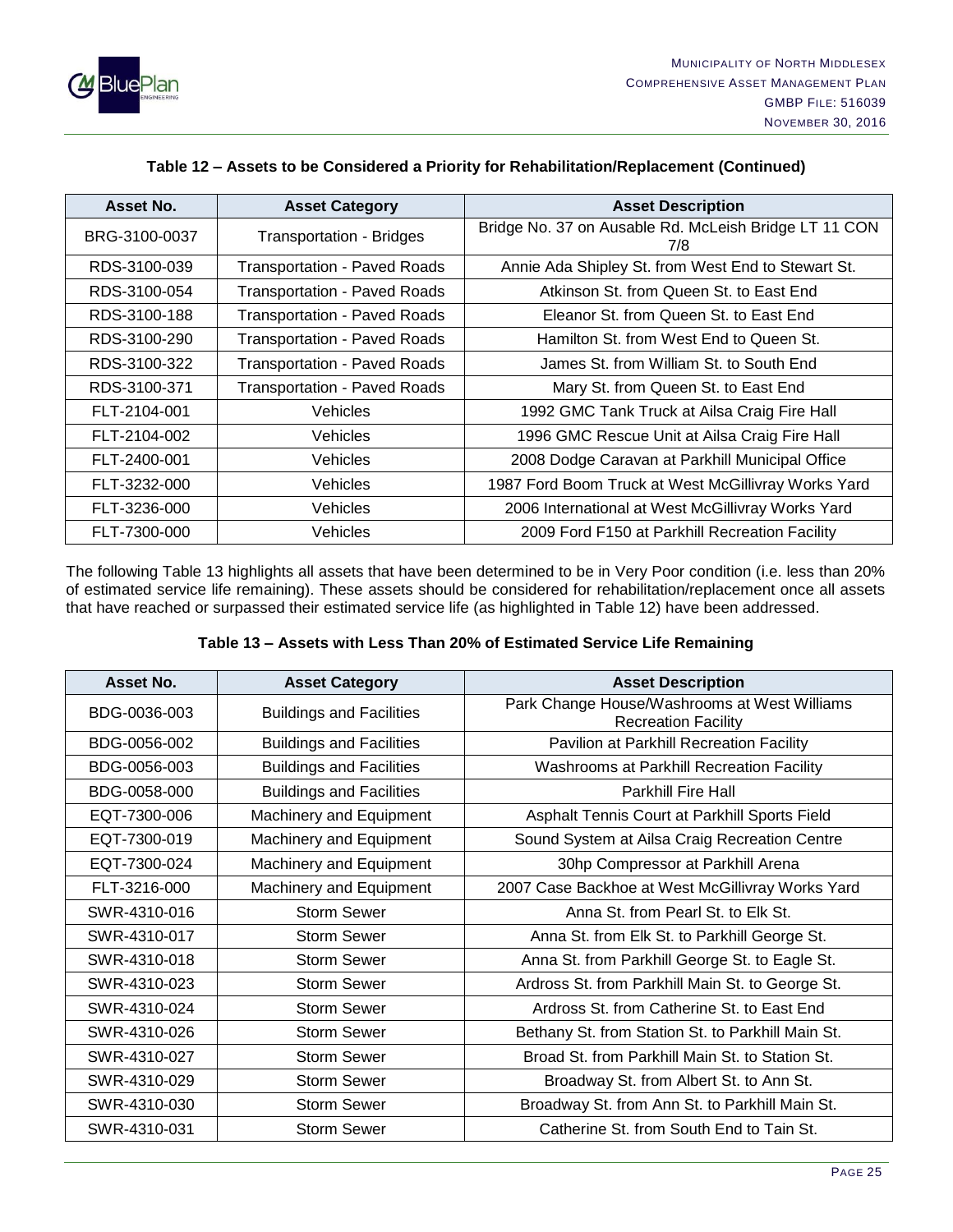

| Asset No.    | <b>Asset Category</b> | <b>Asset Description</b>                              |
|--------------|-----------------------|-------------------------------------------------------|
| SWR-4310-032 | <b>Storm Sewer</b>    | Catherine St. from Tain St. to Ardross St.            |
| SWR-4310-033 | <b>Storm Sewer</b>    | Catherine St. from Ardross St. to Roskeen St.         |
| SWR-4310-034 | <b>Storm Sewer</b>    | Catherine St. from Roskeen St. to Ellen St.           |
| SWR-4310-035 | <b>Storm Sewer</b>    | Catherine St. from Ellen St. to Allness St.           |
| SWR-4310-036 | <b>Storm Sewer</b>    | Centre St. from Duchess Ave. to Elliot St.            |
| SWR-4310-037 | <b>Storm Sewer</b>    | Centre St. from Elliot St. to West Park Dr.           |
| SWR-4310-041 | <b>Storm Sewer</b>    | Duchess Ave, from Centre St, to Duke St.              |
| SWR-4310-044 | <b>Storm Sewer</b>    | Eagle St. from Hastings St. to Anna St.               |
| SWR-4310-046 | <b>Storm Sewer</b>    | Elk St. from CN Rail to Hastings St.                  |
| SWR-4310-047 | <b>Storm Sewer</b>    | Elk St. from Hastings St. to Anna St.                 |
| SWR-4310-048 | <b>Storm Sewer</b>    | Ellen St. from Parkhill Main St. to Catherine St.     |
| SWR-4310-049 | <b>Storm Sewer</b>    | Ellen St. from Catherine St. to Mill Craig St.        |
| SWR-4310-050 | <b>Storm Sewer</b>    | Elliot St. from Centre St. to South of Duke St.       |
| SWR-4310-051 | <b>Storm Sewer</b>    | Elliot St. from South of Duke St. to Broadway St.     |
| SWR-4310-052 | <b>Storm Sewer</b>    | William St. E from Parkhill Main St. to Pearl St.     |
| SWR-4310-053 | <b>Storm Sewer</b>    | Emily St. from Station St. to Parkhill Main St.       |
| SWR-4310-061 | <b>Storm Sewer</b>    | Hastings St. from Parkhill Main St. to Pearl St.      |
| SWR-4310-062 | <b>Storm Sewer</b>    | Hastings St. from Pearl St. to Delaware St.           |
| SWR-4310-065 | <b>Storm Sewer</b>    | John St. from West Park Dr. to Albert St.             |
| SWR-4310-066 | <b>Storm Sewer</b>    | John St. from Albert St. to Ann St.                   |
| SWR-4310-067 | <b>Storm Sewer</b>    | John St. from Ann St. to Parkhill Main St.            |
| SWR-4310-068 | <b>Storm Sewer</b>    | Leonard Ave. from Ann St. to Parkhill Main St.        |
| SWR-4310-069 | <b>Storm Sewer</b>    | McLeod St. from West End to Parkhill Main St.         |
| SWR-4310-070 | <b>Storm Sewer</b>    | Mill St. from Victoria St. to Parkhill Richmond St.   |
| SWR-4310-071 | <b>Storm Sewer</b>    | Mill St. from Parkhill Richmond St. to Union St.      |
| SWR-4310-072 | <b>Storm Sewer</b>    | Mill St. from Union St. to Station St.                |
| SWR-4310-073 | <b>Storm Sewer</b>    | Mill St. from Station St. to Parkhill Main St.        |
| SWR-4310-074 | <b>Storm Sewer</b>    | Millcraig St. from Ellen St. to East End              |
| SWR-4310-077 | <b>Storm Sewer</b>    | Parkhill King St. from West End to West Park Dr.      |
| SWR-4310-078 | <b>Storm Sewer</b>    | Parkhill King St. from West Park Dr. to Albert St.    |
| SWR-4310-079 | <b>Storm Sewer</b>    | Parkhill King St. from Albert St. to Ann St.          |
| SWR-4310-080 | <b>Storm Sewer</b>    | Parkhill Main St. from Elginfield Rd. to Tain St.     |
| SWR-4310-081 | <b>Storm Sewer</b>    | Parkhill Main St. from Tain St. to Ellen St.          |
| SWR-4310-082 | <b>Storm Sewer</b>    | Parkhill Main St. from Ellen St. to Parkhill King St. |
| SWR-4310-083 | Storm Sewer           | Parkhill Main St. from Parkhill King St. to Anna St.  |
| SWR-4310-084 | <b>Storm Sewer</b>    | Parkhill Main St. from Hastings St. to Anna St.       |
| SWR-4310-085 | <b>Storm Sewer</b>    | Parkhill Main St. from Anna St. to Emily St.          |
| SWR-4310-086 | <b>Storm Sewer</b>    | Parkhill Main St. from Emily St. to William St. W     |
| SWR-4310-087 | <b>Storm Sewer</b>    | Parkhill Main St. from William St. W to Bethany St.   |

## **Table 13 – Assets with Less Than 20% of Estimated Service Life Remaining (Continued)**